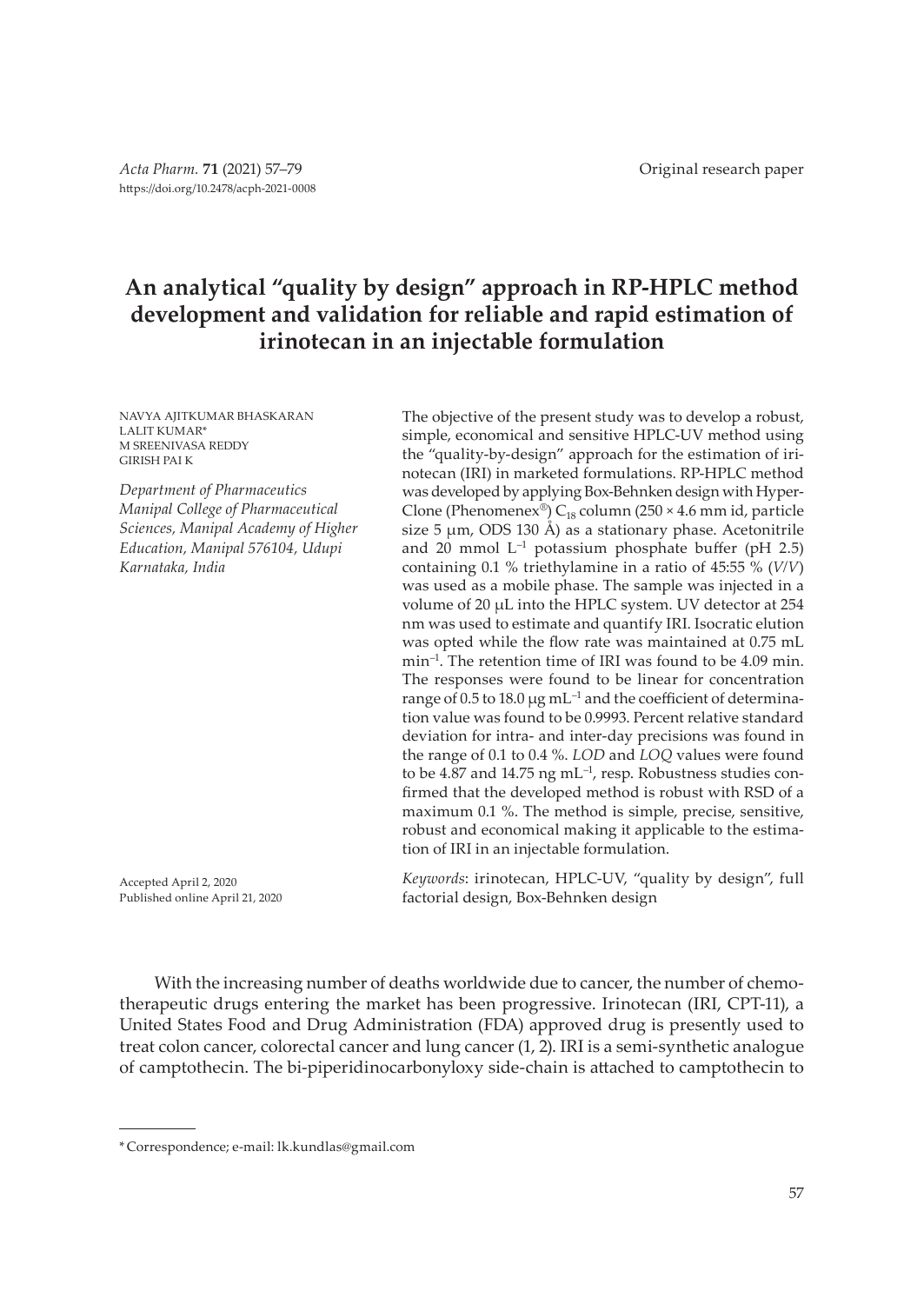enhance the water solubility of SN-38 (7-ethyl-10-hydroxycamptothecin) giving rise to the development of IRI  $(3, 4)$ . CPT-11 is an amphiphilic weak base with  $pK_a$  value 8.1  $(5)$ .

Many methods are available in the literature for the estimation of IRI in analytical and bioanalytical samples. Most of the literature suggests the use of HPLC with a fluorescent detector or using liquid chromatography coupled with mass spectroscopy (6–10). However, the use of a fluorescent detector or mass spectroscopy is better for sensitive methods for analysis, but these detectors are more expensive compared to a UV-detector (11). Apart from the economical setback of using fluorescent detectors, IRI exhibits a difference in fluorescence depending on the acidity or basicity of the medium (11). Prior literature confirmed the availability of few methods for quantification of IRI using HPLC with a UV detector (12–14). Although few methods are available for the estimation of IRI in the analytical and/or bioanalytical samples, still there is a need to work on the method sensitivity, robustness and analysis cost. To achieve these targets with a one-factor-at-a-time (OFAT) approach is difficult and also tedious and expensive. On the other hand, the "design of experiments" (DoE) is a well-known and well-established approach for cost control, saving also method's development time, still used for developing a sensitive and robust method for estimation of a drug in formulations or marketed products (15–17).

Nowadays, regulatory agencies are also suggesting the use of "quality by design" (QbD) in pharmaceutical development. When the QbD is applied for the development and optimization of the analytical method then it is also known as "analytical quality by design" (AQbD) (18). International Conference for Harmonization (ICH) has suggested few guidelines (such as Q8, Q9 and Q10) for QbD. These guidelines are not meant for method development only, but the concepts can be implemented to develop a sensitive and robust analytical method (19). Hence, this study was focused on the development of a simple, precise, sensitive, robust and economical HPLC method with a UV detector, by applying "quality by design" (QbD) approach, and its application for the estimation of IRI in pharmaceutical products.

### EXPERIMENTAL

### *Chemicals and reagents*

IRI (purity 99.7 %) was obtained from Laurus Laboratories Ltd. (India). Irnocam (20 mg  $mL^{-1}$ ) injection manufactured by Dr. Reddy's Laboratories (India) was obtained from a local hospital pharmacy.

Potassium dihydrogen *ortho*-phosphate (purity ≥ 98 %) and hydrochloric acid (HCl) extra pure, were procured from Finar Ltd. (India). Sodium hydroxide pellets (purity  $\geq$  98 %) were obtained from Nice Chemicals Ltd. (India). Ammonium formate, anhydrous sodium acetate (purity ≥ 99 %) and glacial acetic acid (purity ≥ 99.5 %) were obtained from Sisco Research Laboratories Pvt. Ltd. (India). Ammonium acetate (purity ≥ 96 %) and formic acid were obtained from Merck Ltd. (India). *Ortho*-phosphoric acid (OPA) (88 %) was obtained from Rankem Chemicals (India). Triethylamine (TEA) (purity  $\geq$  99 %) and acetonitrile (ACN) of HPLC grade (purity  $\geq$  99.8 %) were obtained from Spectrochem Ltd. (India). Sodium dihydrogen phosphate (purity  $\geq$  98 %) was obtained from Loba Chemie Pvt. Ltd. (India). Milli-Q water was produced in our research laboratory.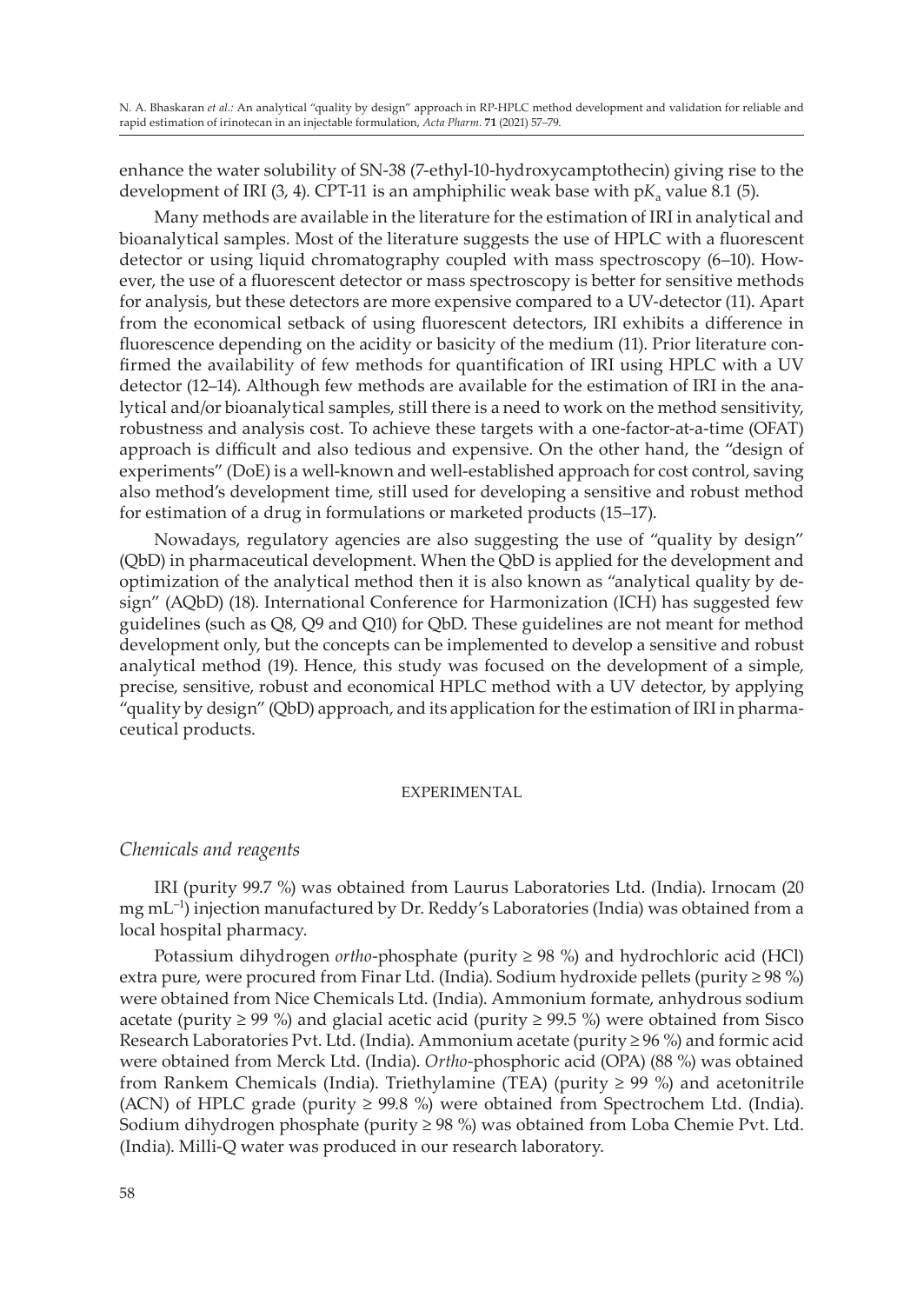## *Chromatographic conditions and equipment*

HPLC Shimadzu LC-2010CHT model connected to PDA (photodiode array, model no. SPD-M20A PDA with 220–230 V, Shimadzu, Japan) with dual-wavelength UV detector, column oven and autosampler (Shimadzu) was used in this study. Data acquisition of obtained chromatograms was carried out with LC Solution software (v.5.57). HyperClone (Phenomenex®, USA) C<sub>18</sub> column (250 × 4.6 mm id, particle size 5 µm, ODS 130 Å) attached with Phenomenex®,  $4 \times 3.0$  mm id, security guard column (Phenomenex®) was used. The mobile phase was filtered through a Millipore® glass filter (using a cellulose nitrate filter paper with pore size 0.22 µm) connected to a glass vacuum filtration unit. The filtered mobile phase was bath sonicated using GT Sonic Professional Ultrasonic Cleaner (Servewell Instruments, India) for 10 min to deaerate the mobile phase system. The pH of the buffer was measured with a pH meter (μ Controller based pH System 361) using a glass electrode (Systronics, India).

## *Software*

Design-Expert software (v.9.0.5.1 software) (Stat-Ease Inc., USA) was used for screening and optimization of analytical method conditions and statistical analysis of obtained results.

## *Defining QTMP, CAAs and ATP*

AQbD approach is applied for the development of a new analytical method for the estimation of IRI in marketed products. To achieve the defined quality target method profile (QTMP), several critical analytical attributes (CAAs) such as peak area, retention time, number of theoretical plates and tailing factor were identified. Analytical target profile (ATP) was fixed based on acceptable criteria of ICH guidelines to achieve the goal of this study (20).

### *Risk identification*

As shown in Table I, few preliminary trials were taken for the selection of appropriate buffer for the mobile phase. Based on preliminary trials and previous knowledge and literature (15, 16, 21) an Ishikawa diagram (as shown in Fig. 1) was constructed to review the effect of all the possible factors on CAAs.

Furthermore, to fulfill the ICH Q9 guidelines, failure mode effects analysis (FMEA) followed by risk ranking and filtering approach were used for risk assessment. As reported in Table II, the risk associated with each factor [critical method parameters (CMPs) and critical process parameters (CPPs)] on responses were critically swotted and then the risks were labeled under the FMEA approach which works with respect to the severity of risk (22). Risk factors were further categorized into three categories such as severity (impact on final method output), the regularity of occurrence and detectability (23). The risk associated with these factors on responses were ranked between 1 and 3. The value 3 represents the highest severity of the risk. The ranking is defined in Table III. The product of severity, regularity and detectability was considered as risk priority number (RPN). The RPN values were used to rank failure modes, CMPs and CPPs as shown in Table IV.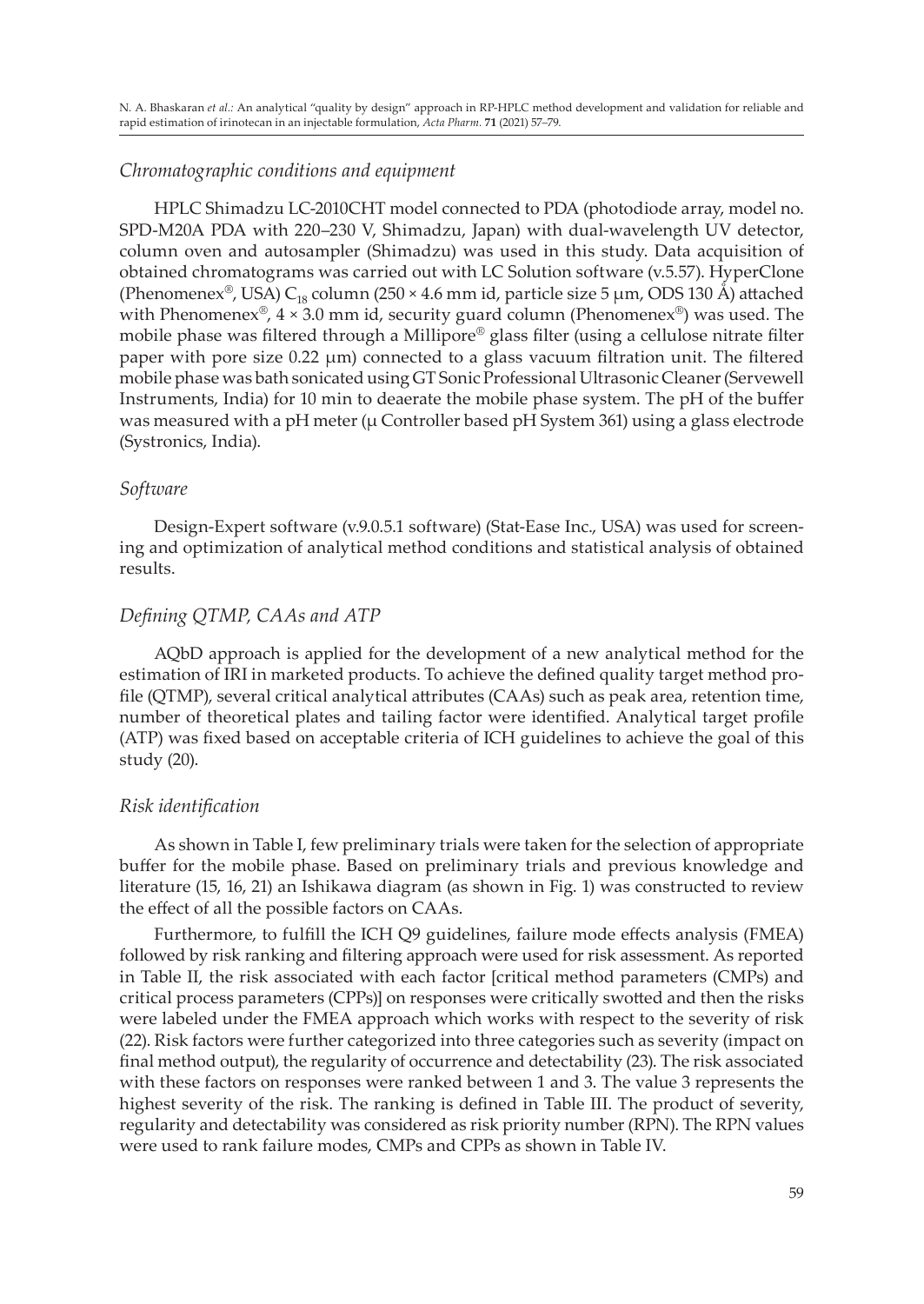|                                                                           |        |                                                        | Table I. Preliminary trials for selection of appropriate mobile phase |                   |                           |                                           |                                      |                                            |                        |      |
|---------------------------------------------------------------------------|--------|--------------------------------------------------------|-----------------------------------------------------------------------|-------------------|---------------------------|-------------------------------------------|--------------------------------------|--------------------------------------------|------------------------|------|
| Buffer                                                                    | Hq     | Concentration<br>$(\text{mmol}\; L^{-1})$<br>of buffer | Mobile phase<br>(ACN/buffer)                                          | Run time<br>(min) | $(mL min-1)$<br>Flow rate | Retention<br>$(t_{R^\prime}$ min)<br>time | factor 5%<br>Tailing<br>$(T_{t5\%})$ | factor 10 %<br>Tailing<br>$(T_{\rm flow})$ | $(mV$ - $min)$<br>Area | Z    |
| Ammonium formate                                                          | $\sim$ | 25                                                     | 50:50                                                                 | $\Xi$             |                           | 3.691                                     | 2.756                                | 2.295                                      | 267056                 | 2737 |
| Ammonium acetate                                                          | 3      | 25                                                     | 50:50                                                                 | $\Xi$             |                           | 3.627                                     | 2.629                                | 2.241                                      | 262040                 | 2697 |
| Sodium acetate                                                            | 3      | 25                                                     | 50:50                                                                 | $\Box$            |                           | 4.305                                     | 3.572                                | 3.043                                      | 258168                 | 1455 |
| Potassium dihydrogen<br>phosphate                                         | $\sim$ | 25                                                     | 50:50                                                                 | $\Xi$             |                           | 3.509                                     | 2.477                                | 2.096                                      | 276628                 | 3102 |
| Ammonium formate                                                          | $\sim$ | 35                                                     | 50:50                                                                 | $^{\circ}$        |                           | 3.395                                     | 2.452                                | 2.083                                      | 295431                 | 3095 |
| Ammonium acetate                                                          | $\sim$ | 35                                                     | 50:50                                                                 | $\infty$          |                           | 3.33                                      | 2.325                                | 2.001                                      | 302861                 | 3060 |
| Potassium dihydrogen<br>phosphate                                         | 3      | 35                                                     | 50:50                                                                 | $\infty$          |                           | 3.221                                     | 1.889                                | 1.687                                      | 327892                 | 3989 |
| Ammonium formate with<br>0.1 % TEA                                        | 3      | 35                                                     | 50:50                                                                 | $\infty$          |                           | 3.029                                     | 1.417                                | 1.339                                      | 320200                 | 5193 |
| Ammonium acetate with<br>0.1 % TEA                                        | 3      | 35                                                     | 50:50                                                                 | $^{\circ}$        |                           | 2.983                                     | 1.434                                | 1.346                                      | 319948                 | 4933 |
| phosphate with 0.1 % TEA<br>Potassium dihydrogen                          | 3      | 35                                                     | 50:50                                                                 | 8                 |                           | 2.975                                     | 1.383                                | 1.319                                      | 331313                 | 5662 |
| phosphate with 0.1 % TEA<br>Potassium dihydrogen                          | 3      | 25                                                     | 50:50                                                                 | $\infty$          |                           | 3.075                                     | 1.43                                 | 1.349                                      | 333467                 | 5336 |
| phosphate with 0.1 % TEA<br>Potassium dihydrogen                          | 3      | 35                                                     | 45:55                                                                 | $\Box$            |                           | 3.077                                     | 1.42                                 | 1.339                                      | 347013                 | 5516 |
| phosphate with 0.1 % TEA<br>Potassium dihydrogen                          | 3      | 35                                                     | 45:55                                                                 | $\Box$            | 0.8                       | 3.875                                     | 1.429                                | 1.35                                       | 437708                 | 6793 |
| ACN - acetonitrile, N - number of theoretical plates, TEA - triethylamine |        |                                                        |                                                                       |                   |                           |                                           |                                      |                                            |                        |      |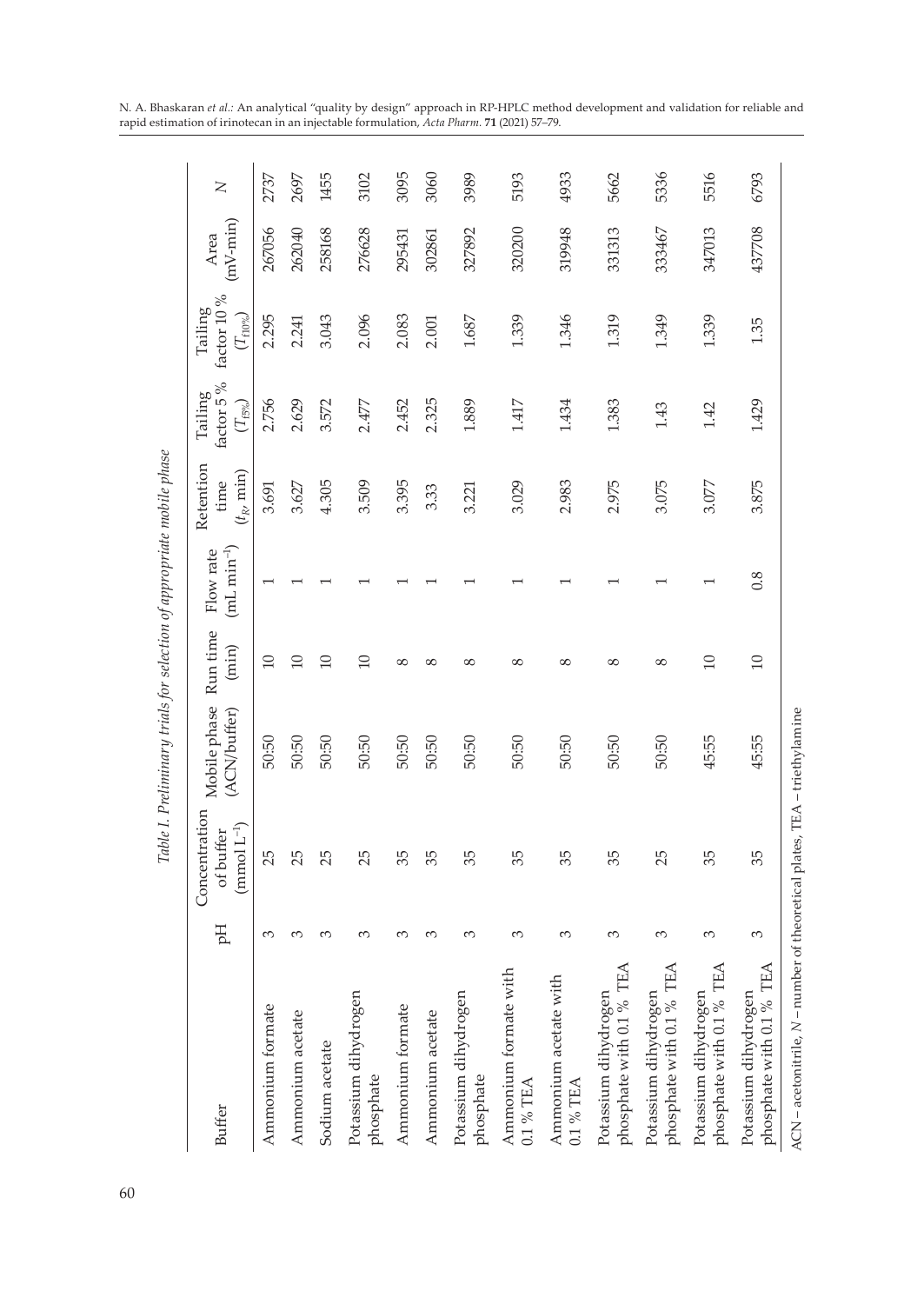| Risk factor                       | Retention<br>time $(t_R)$ | Peak Area<br>$(mV-min)$ | Tailing<br>factor $(T_{\epsilon})$ | $\boldsymbol{N}$ | Peak<br>height $(h)$ |
|-----------------------------------|---------------------------|-------------------------|------------------------------------|------------------|----------------------|
| Flow rate                         | High                      | High                    | High                               | High             | High                 |
| Injection volume                  | Low                       | High                    | Medium                             | Medium           | High                 |
| Wavelength                        | Low                       | High                    | Low                                | Medium           | High                 |
| Oven temperature                  | Low                       | High                    | Low                                | Low              | Low                  |
| Mobile phase composition          | High                      | High                    | High                               | High             | High                 |
| Buffer type                       | High                      | High                    | High                               | High             | High                 |
| Buffer strength                   | Low                       | High                    | High                               | High             | High                 |
| Buffer pH                         | High                      | High                    | High                               | High             | High                 |
| Column type                       | High                      | High                    | High                               | High             | High                 |
| Column particle size              | High                      | High                    | High                               | High             | High                 |
| Light                             | Low                       | High                    | Low                                | High             | High                 |
| Ambient temperature               | Low                       | High                    | Low                                | High             | High                 |
| Contamination                     | High                      | High                    | High                               | High             | High                 |
| Humidity                          | Low                       | High                    | Low                                | Low              | Low                  |
| Bath sonication of stock solution | Low                       | High                    | Low                                | Low              | Low                  |
| Bath sonication of buffer         | Low                       | Low                     | Low                                | Low              | Low                  |
| Filtration                        | Medium                    | Medium                  | Medium                             | Medium           | Medium               |
| Sample vials                      | Low                       | High                    | Low                                | High             | High                 |
| Analyst                           | High                      | High                    | High                               | High             | High                 |
| System calibration                | High                      | High                    | Medium                             | Medium           | High                 |
| Balance                           | Low                       | High                    | Low                                | Low              | High                 |
| Water source                      | High                      | High                    | High                               | High             | High                 |
| Software                          | Low                       | Low                     | Low                                | Low              | Low                  |

*Table II. Risk assessment using failure mode effects analysis approach*

*N* – number of theoretical plates

| Score | Severity (S) | Regularity of occurrence (R) | Detectability (D)     |
|-------|--------------|------------------------------|-----------------------|
|       | Minor        | Very unlikely                | Normally not detected |
|       | Moderate     | Occasional                   | Likely detected       |
| 3     | Major        | Regular                      | Regularly detected    |

CMPs – critical method parameters, CPPs – critical process parameters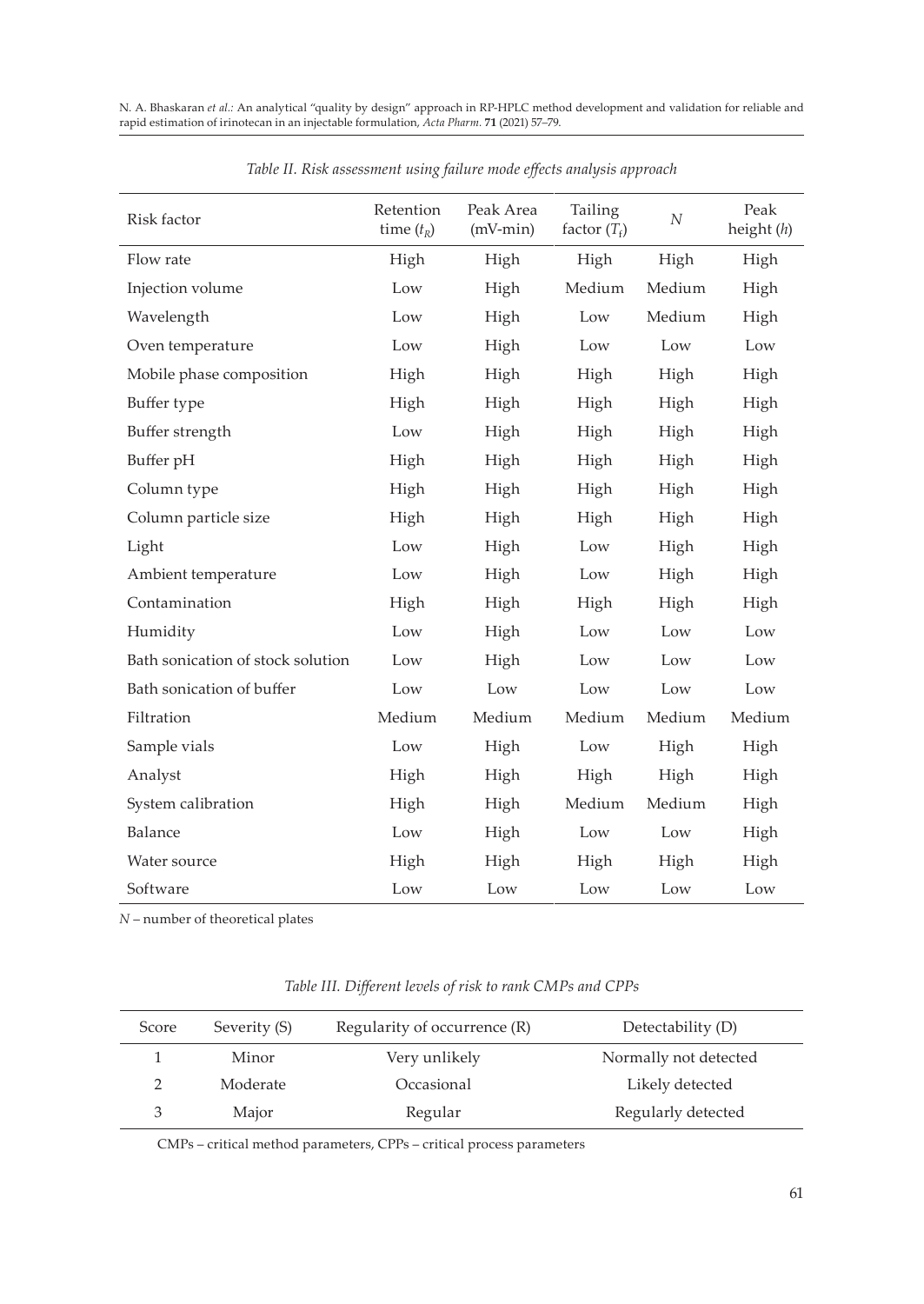| CMP <sub>s</sub> /CPP <sub>s</sub> | Failure mode (critical event) | Effect on CAAs                                                                                                                             | S        | $\scriptstyle{\mathtt{m}}$ | ≏      | <b>RPN</b> |
|------------------------------------|-------------------------------|--------------------------------------------------------------------------------------------------------------------------------------------|----------|----------------------------|--------|------------|
|                                    |                               | (justification of failure mode)                                                                                                            |          |                            |        | (S*R*D)    |
|                                    |                               | Low flow rate $-t_R$ may increase                                                                                                          |          |                            |        |            |
| Flow rate                          | Very low and very high        | High flow rate - resolution may decrease and peak may merge<br>with mobile phase peak                                                      | 3        | 3                          | 3      | 27         |
| Injection volume Very low          |                               | Low volume - detectability issue                                                                                                           | 3        |                            | 3      | $\sigma$   |
| Wavelength                         | Out of range                  | Out of range - detection problem                                                                                                           | 3        |                            | 3      | 27         |
| temperature<br>Oven                | High temperature              | High temperature - as the drug is sensitive to the temperature<br>Hence, it may reduce the peak area and can results detection<br>problem. | 3        |                            | $\sim$ | $\circ$    |
| Mobile phase<br>composition        | Inappropriate ratio           | Inappropriate ratio - may affect t <sub>Rv</sub> peak area, detection, peak<br>shape, N, etc.                                              | 3        | 3                          | 3      | 27         |
| Buffer type                        | Based upon pKa values         | Wrong selection - affects peak shape, detection problem, etc.                                                                              | 3        |                            |        | 3          |
| Buffer                             |                               | Low buffer concentration – tailing problem                                                                                                 |          |                            |        |            |
| concentration                      | Very low or very high         | High buffer concentration - precipitation in the column, blockage<br>of channels and line filters                                          | 3        | 3                          | 3      | 27         |
| Buffer pH                          | Differences in pKa values     | pH needs to be 2 units less or 2 units more of pK <sub>a</sub> value                                                                       | 3        | 3                          | 3      | 27         |
|                                    |                               | May affect on peak shape and detection                                                                                                     |          |                            |        |            |
| Column type                        | Inappropriate column          | Inappropriate column - may affect t <sub>Ry</sub> peak area, detection, peak<br>shape, N, etc.                                             | $\infty$ |                            | 3      | $\sigma$   |
|                                    |                               | Number of theoretical plates (efficiency) is inversely proportional<br>to the column particle size                                         |          |                            |        |            |
| Column particle                    |                               | Narrow peak widths enhance the resolution of the peak                                                                                      | $\infty$ |                            | 3      | $\sigma$   |
| size                               | Bigger particle size          | Resolution is inversely proportional to the column particle size                                                                           |          |                            |        |            |
|                                    |                               | Speed of analysis is inversely proportional to the column particle<br>size                                                                 |          |                            |        |            |
| Light                              | Drug exposure to the UV light | API degradation due to light exposure may reduce peak height,<br>peak area, etc.                                                           | 3        |                            | 3      | $\sigma$   |
|                                    |                               |                                                                                                                                            |          |                            |        |            |

Table IV. Risk priority ranking of CMPs and CPPs *Table IV. Risk priority ranking of CMPs and CPPs*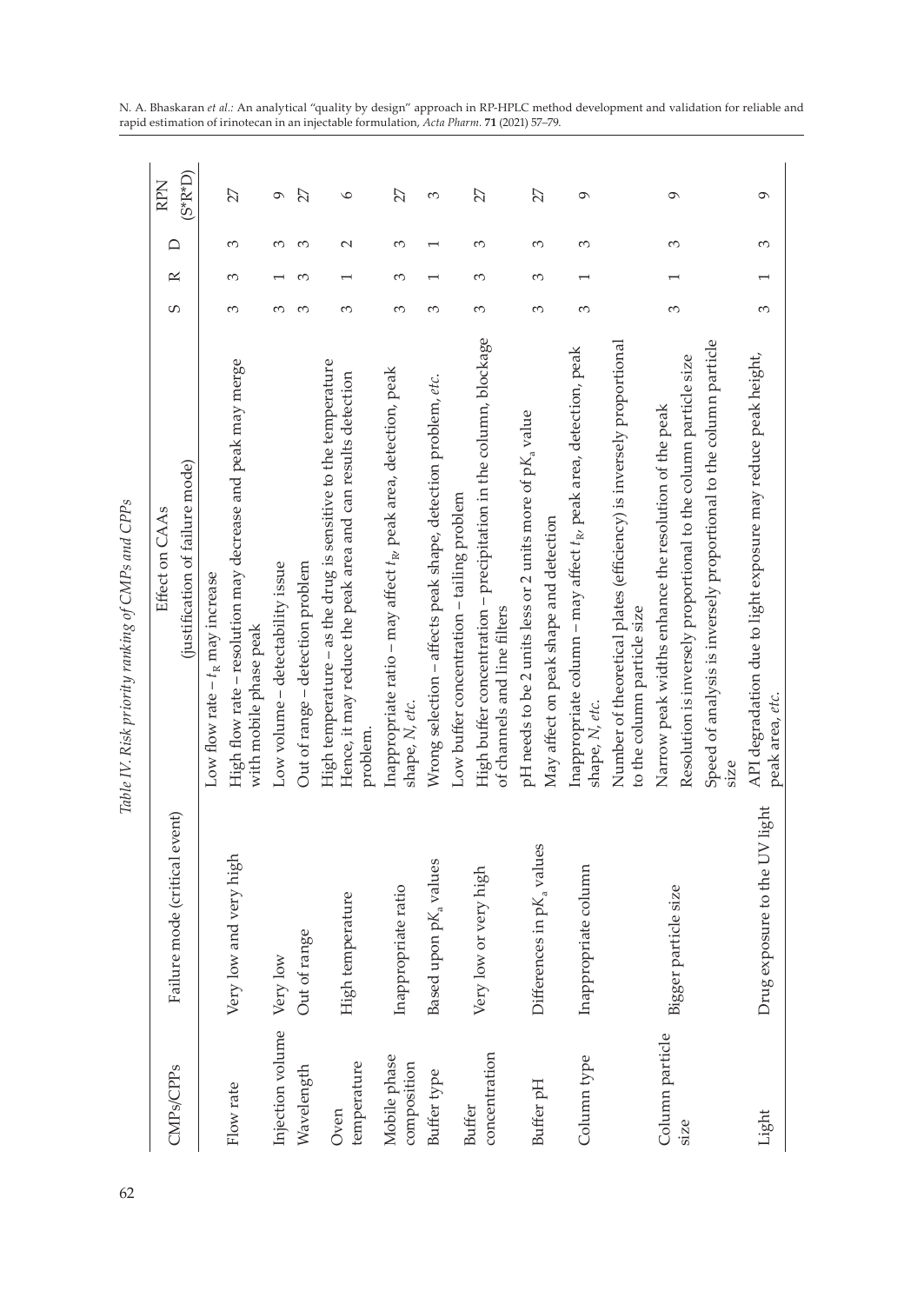| temperature<br>temperature<br>CMP <sub>s</sub> /CPP <sub>s</sub><br>Ambient | Failure mode (critical event)                   | Effect on CAAs                                                                                                             |   |           |        |             |
|-----------------------------------------------------------------------------|-------------------------------------------------|----------------------------------------------------------------------------------------------------------------------------|---|-----------|--------|-------------|
|                                                                             |                                                 |                                                                                                                            | S | $\approx$ | ≏      | <b>RPN</b>  |
|                                                                             |                                                 | (justification of failure mode)                                                                                            |   |           |        | $(S^*R^*D)$ |
|                                                                             |                                                 | API is stable at room temperature                                                                                          |   |           |        |             |
|                                                                             | Drug exposure to the ambient                    | If API is unstable at ambient temperature (or at 25 °C), it can result<br>in detection problems, resolution problems, etc. |   |           |        |             |
| Humidity                                                                    | Drug exposure to the humidity                   | If API is sensitive to humidity, it can cause an error in results,<br>detection problems, resolution problems, etc.        |   |           |        |             |
| Contamination                                                               | Improper cleaning of glass-                     | Reduces the resolution of drug peak                                                                                        |   |           |        |             |
|                                                                             | ware, HPLC vials, etc.                          | Increases the noise                                                                                                        |   |           |        |             |
| Filtration                                                                  | Filtration of prepared buffer                   | Help for the removal of impurities                                                                                         |   |           |        |             |
| <b>Bath</b> sonication<br>of buffer                                         | Bath sonication of buffer                       | Help in the degassing of the buffer                                                                                        |   | $\sim$    | $\sim$ | $\infty$    |
| <b>Bath</b> sonication                                                      | Bath sonication of prepared                     | Improve the dissolution of API in the medium                                                                               |   |           |        |             |
| samples<br>of stock solution                                                |                                                 | Help in the degassing of prepared samples                                                                                  |   |           |        |             |
| Sample vials                                                                | Construction material of<br>sample (HPLC) vials | Material used for the manufacturing of sample vials may cause<br>leaching or sorption problem                              |   |           |        |             |
| sample processing<br>Analyst                                                | Change of analyst during                        | It may result in variations in the peak area of the same concentra-<br>tion due to the variations in handling              |   |           |        |             |
| calibration<br>System                                                       | Not calibrated HPLC system                      | It may affect the reproducibility/ robustness of the developed<br>method                                                   |   |           |        |             |
| machine<br>Balance                                                          | Not calibrated weighing                         | Improper weighing may affect the concentration buffer, sample<br>concentration, etc.                                       |   |           |        |             |
| Not purified water<br>Water source                                          |                                                 | It may produce noise in the chromatograph<br>Resolution may reduce                                                         |   |           |        |             |
| Ancient version<br>Software                                                 |                                                 | It may affect the integration of peaks                                                                                     |   |           |        |             |
|                                                                             |                                                 | It may produce an error during automatic sampling                                                                          |   |           |        |             |

Table IV. Continued *Table IV. Continued*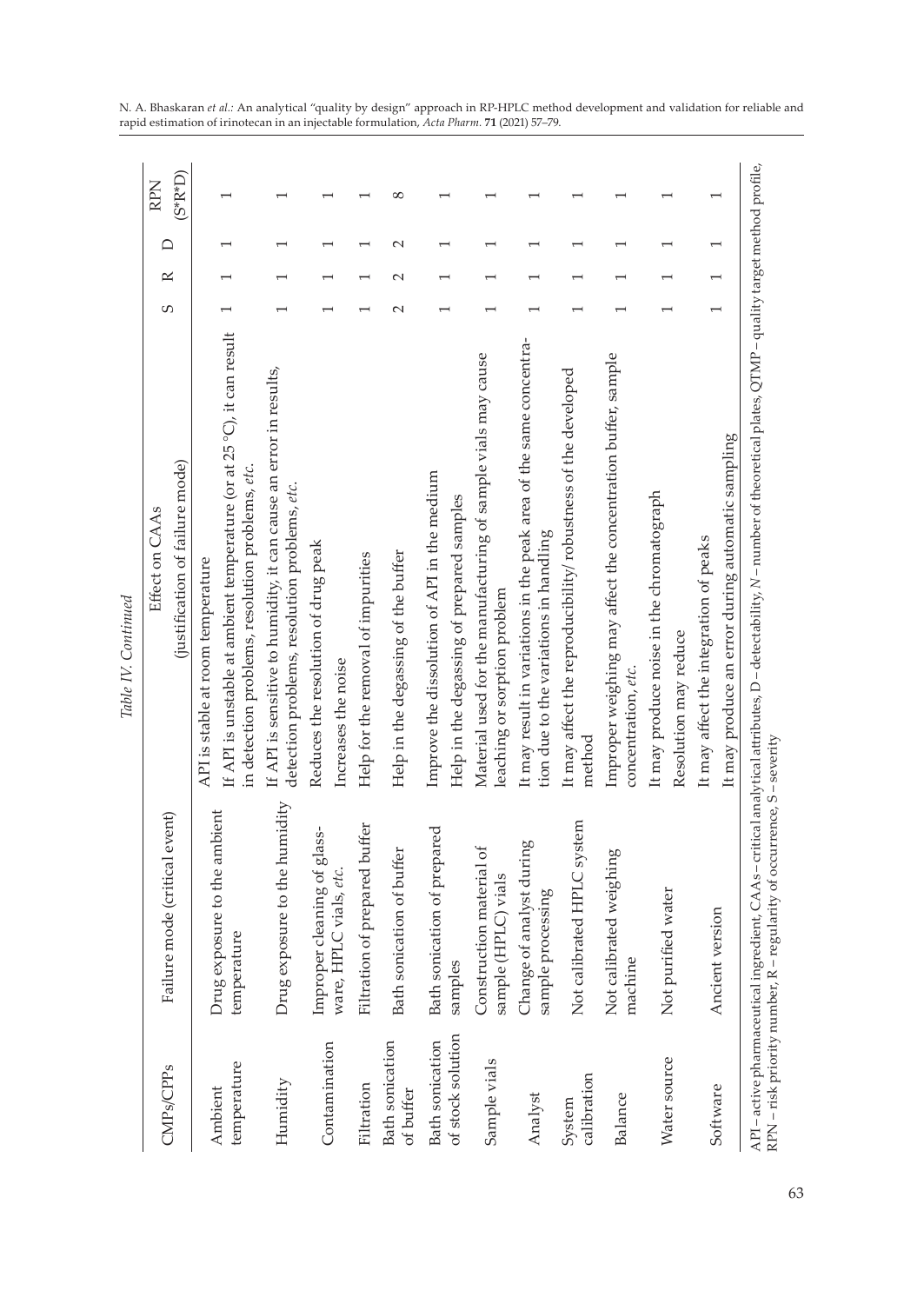

Fig. 1. Ishikawa diagram to review the effect of all the possible factors on CAAs. *N* – number of theoretical plates,  $t<sub>R</sub>$  – retention time.

## *Screening of significant variables using 25 full factorial design*

Screening design was applied to identify the significant effect of variables such as critical method parameters (CMPs) and critical process parameters (CPPs) on critical analytical attributes (CAAs). The variables such as pH of buffer, ionic concentration of buffer, flow rate, mobile phase composition (concentration of acetonitrile in the mobile phase) and wavelength were selected, based on the risk priority number (RPN), for further screening, with two different levels of each factor, *i.e.*, 2.5 and 3.5, 0.6 and 1.2 mL min<sup>-1</sup>, 20 and 30 mmol L–1, 35 and 50 %, *V/V*, and 254 and 265 nm, resp., using full factorial design. Hyper-Clone C<sub>18</sub> column (250 × 4.6 mm id, particle size 5 µm, ODS 130 Å) with a C<sub>18</sub> Phenomenex<sup>®</sup>,  $4.0 \times 3.0$  mm id, guard column, and standard solution of IRI (10  $\mu$ g mL<sup>-1</sup>) were used as non-variable factors in the study.

All the variables were studied and assessed for their influence on the CAAs. Table V represents the experiments obtained after applying a full factorial design.

#### *Optimization of variables*

*Box-Behnken design. –* Three variables (*i.e*., flow rate, the concentration of buffer and concentration of acetonitrile) showed a significant effect on responses after accessing full factorial design. Further optimization of these significant variables was performed using response surface methodology (RSM).

A three-level Box-Behnken design (BBD) was implemented to study the interactive effects between the variables. BBD was applied to optimize method variables statistically, with the aim of obtaining a desirable retention time, greater peak area, a larger number of theoretical plates and lower tailing factor  $(T_\beta)$ . Each variable such as flow rate, buffer concentration, and concentration of acetonitrile was set at three different levels, *i.e.*, 0.7, 0.8 and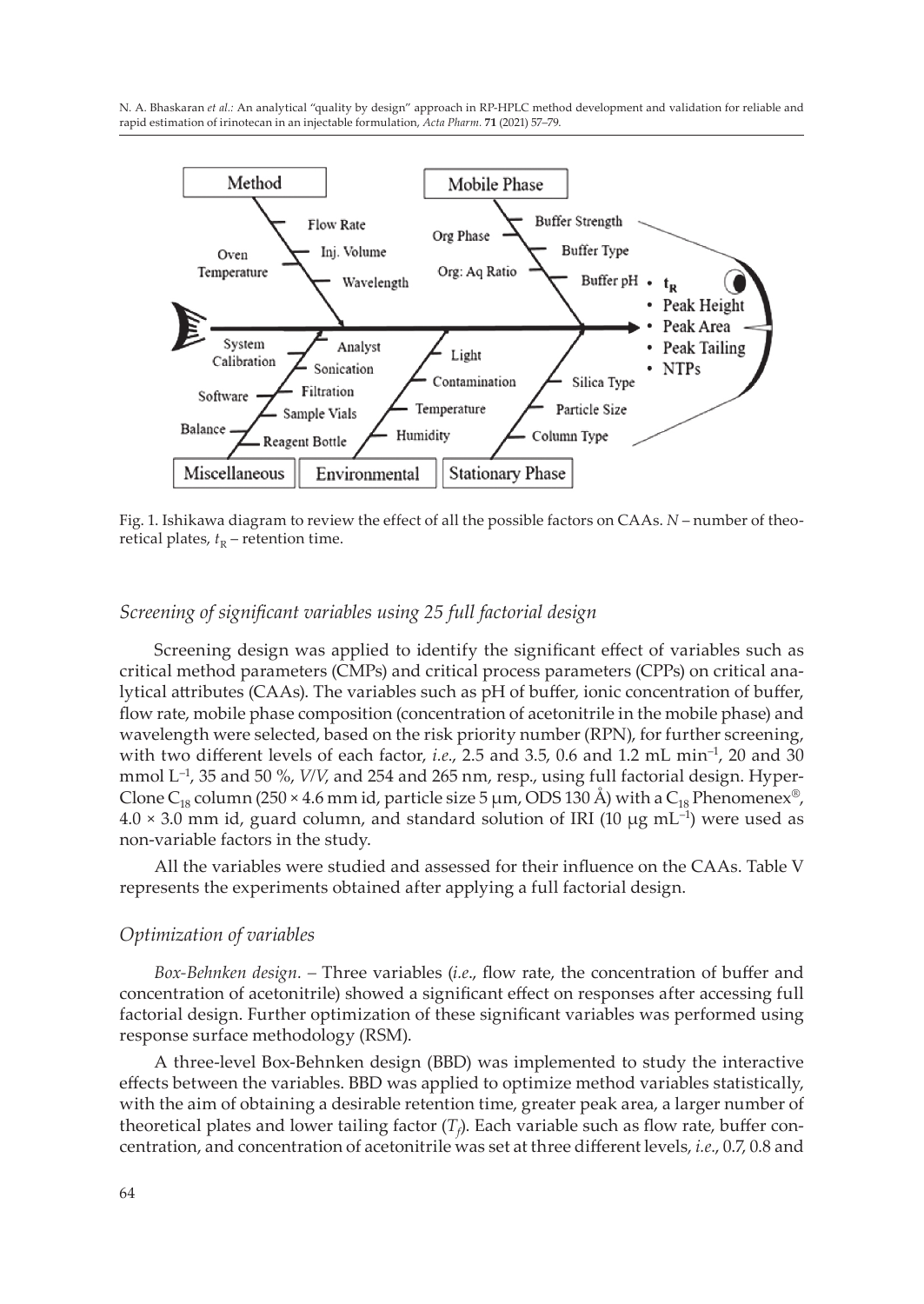| pH  | Buffer<br>concentration<br>(mmol $L^{-1}$ ) | Flow rate<br>$(mL min-1)$ | Concen-<br>tration of<br>ACN $(%)$ | Wave-<br>length<br>(nm) | Retention<br>time<br>(min) | Area<br>$(mV-min)$ | N    | $T_{f5\%}$ | $T_{f10\%}$ |
|-----|---------------------------------------------|---------------------------|------------------------------------|-------------------------|----------------------------|--------------------|------|------------|-------------|
| 2.5 | 20                                          | 0.6                       | 35                                 | 254                     | 6.865                      | 1014845            | 7153 | 1.629      | 1.501       |
| 3.5 | 20                                          | 0.6                       | 35                                 | 254                     | 7.498                      | 433732             | 7007 | 1.724      | 1.556       |
| 2.5 | 30                                          | 0.6                       | 35                                 | 254                     | 6.651                      | 436733             | 7812 | 1.618      | 1.477       |
| 3.5 | 30                                          | 0.6                       | 35                                 | 254                     | 7.165                      | 430201             | 6967 | 1.703      | 1.539       |
| 2.5 | 20                                          | 1.2                       | 35                                 | 254                     | 3.438                      | 504497             | 4792 | 1.502      | 1.395       |
| 3.5 | 20                                          | 1.2                       | 35                                 | 254                     | 3.678                      | 503442             | 4386 | 1.565      | 1.442       |
| 2.5 | 30                                          | 1.2                       | 35                                 | 254                     | 3.3                        | 202466             | 5071 | 1.485      | 1.37        |
| 3.5 | 30                                          | 1.2                       | 35                                 | 254                     | 3.564                      | 215542             | 4528 | 1.567      | 1.428       |
| 2.5 | 20                                          | 0.6                       | 50                                 | 254                     | 5.083                      | 1022307            | 7235 | 1.476      | 1.379       |
| 3.5 | 20                                          | 0.6                       | 50                                 | 254                     | 5.315                      | 1021738            | 6146 | 1.524      | 1.418       |
| 2.5 | 30                                          | 0.6                       | 50                                 | 254                     | 4.904                      | 403822             | 7554 | 1.434      | 1.344       |
| 3.5 | 30                                          | 0.6                       | 50                                 | 254                     | 5.156                      | 430339             | 6534 | 1.498      | 1.394       |
| 2.5 | 20                                          | 1.2                       | 50                                 | 254                     | 2.544                      | 508874             | 4318 | 1.413      | 1.339       |
| 3.5 | 20                                          | 1.2                       | 50                                 | 254                     | 2.662                      | 507613             | 3994 | 1.45       | 1.358       |
| 2.5 | 30                                          | 1.2                       | 50                                 | 254                     | 2.454                      | 202936             | 4499 | 1.431      | 1.339       |
| 3.5 | 30                                          | 1.2                       | 50                                 | 254                     | 2.572                      | 218474             | 4006 | 1.47       | 1.374       |
| 2.5 | 20                                          | 0.6                       | 35                                 | 265                     | 6.826                      | 487675             | 7259 | 1.624      | 1.498       |
| 3.5 | 20                                          | 0.6                       | 35                                 | 265                     | 7.479                      | 207935             | 7063 | 1.72       | 1.556       |
| 2.5 | 30                                          | 0.6                       | 35                                 | 265                     | 6.596                      | 195112             | 8027 | 1.575      | 1.442       |
| 3.5 | 30                                          | 0.6                       | 35                                 | 265                     | 7.137                      | 207523             | 7029 | 1.708      | 1.545       |
| 2.5 | 20                                          | 1.2                       | 35                                 | 265                     | 3.423                      | 244112             | 4812 | 1.498      | 1.391       |
| 3.5 | 20                                          | 1.2                       | 35                                 | 265                     | 3.674                      | 243219             | 4363 | 1.573      | 1.445       |
| 2.5 | 30                                          | 1.2                       | 35                                 | 265                     | 3.297                      | 97084              | 5092 | 1.477      | 1.366       |
| 3.5 | 30                                          | 1.2                       | 35                                 | 265                     | 3.555                      | 104028             | 4575 | 1.577      | 1.436       |
| 2.5 | 20                                          | 0.6                       | 50                                 | 265                     | 5.068                      | 483604             | 7274 | 1.474      | 1.379       |
| 3.5 | 20                                          | 0.6                       | 50                                 | 265                     | 5.311                      | 484442             | 6246 | 1.536      | 1.425       |
| 2.5 | 30                                          | 0.6                       | 50                                 | 265                     | 4.902                      | 192630             | 7667 | 1.44       | 1.35        |
| 3.5 | 30                                          | 0.6                       | 50                                 | 265                     | 5.137                      | 205559             | 6547 | 1.527      | 1.419       |
| 2.5 | 20                                          | 1.2                       | 50                                 | 265                     | 2.539                      | 240126             | 4330 | 1.414      | 1.335       |
| 3.5 | 20                                          | 1.2                       | 50                                 | 265                     | 2.66                       | 240369             | 3967 | 1.454      | 1.363       |
| 2.5 | 30                                          | 1.2                       | 50                                 | 265                     | 2.453                      | 98205              | 4487 | 1.432      | 1.341       |
| 3.5 | 30                                          | 1.2                       | 50                                 | 265                     | 2.568                      | 104061             | 4089 | 1.471      | 1.369       |

*Table V. Suggested experiments with their responses obtained after applying full factorial design*

 $ACN$  – acetonitrile,  $N$  – number of theoretical plates per column length,  $T_f$  – tailing factor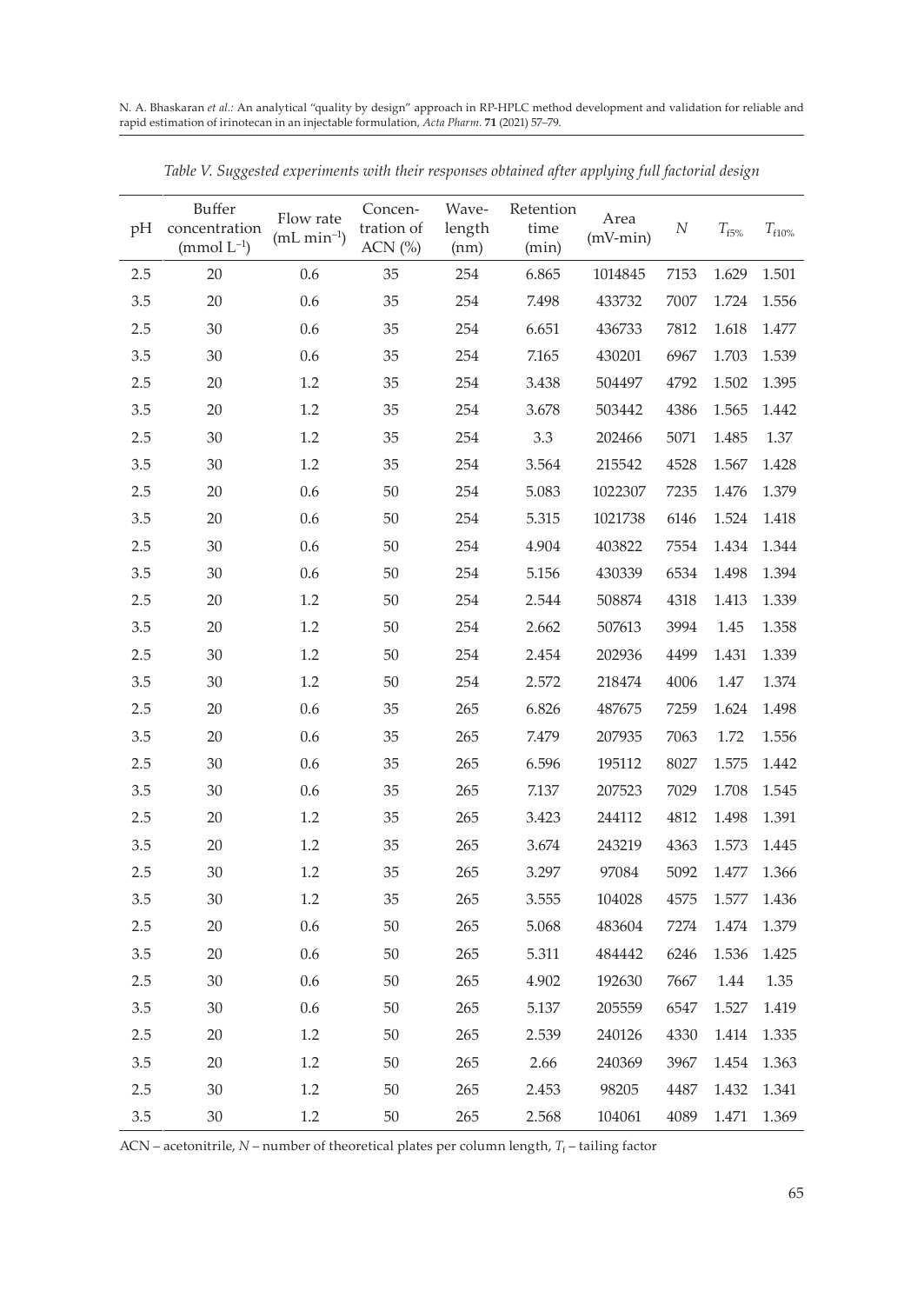0.9 mL min–1; 20, 22.5 and 25 mmol L–1, and 35, 40 and 45 %, *V/V*, resp. The software suggested trials (17 experiments) were performed and were assessed for their retention time, peak area, number of theoretical plates and tailing factor 5 % ( $T_{f5\%}$ ) and 10 % ( $T_{f10\%}$ ) as shown in Table VI. From the seventeen experiments, 12 represented the mid-point to each edge of the multidimensional cube. Remaining five were the duplicates of the cube's center point. Desirability was estimated in order to select an optimized method.

| Buffer concentration<br>(mmol $L^{-1}$ ) | Flow rate<br>$(mL min-1)$ | Concentration<br>of ACN $(%)$ | Retention<br>time (min) | Area<br>$(mV-min)$ | $\boldsymbol{N}$ | $T_{\rm f5\%}$ | $T_{f10\%}$ |
|------------------------------------------|---------------------------|-------------------------------|-------------------------|--------------------|------------------|----------------|-------------|
| 20                                       | 0.7                       | 40                            | 4.687                   | 825291             | 3114             | 1.416          | 1.35        |
| 25                                       | 0.7                       | 40                            | 4.861                   | 821366             | 3150             | 1.442          | 1.367       |
| 20                                       | 0.9                       | 40                            | 3.641                   | 641071             | 3038             | 1.394          | 1.326       |
| 25                                       | 0.9                       | 40                            | 3.761                   | 636219             | 2984             | 1.422          | 1.348       |
| 20                                       | 0.8                       | 35                            | 4.728                   | 719908             | 2484             | 1.417          | 1.343       |
| 25                                       | 0.8                       | 35                            | 4.933                   | 720534             | 2514             | 1.465          | 1.371       |
| 20                                       | 0.8                       | 45                            | 3.779                   | 705633             | 3711             | 1.399          | 1.339       |
| 25                                       | 0.8                       | 45                            | 3.881                   | 704747             | 3594             | 1.413          | 1.347       |
| 22.5                                     | 0.7                       | 35                            | 5.773                   | 798098             | 2694             | 1.503          | 1.402       |
| 22.5                                     | 0.9                       | 35                            | 4.501                   | 633911             | 2613             | 1.478          | 1.377       |
| 22.5                                     | 0.7                       | 45                            | 4.562                   | 808264             | 3752             | 1.438          | 1.367       |
| 22.5                                     | 0.9                       | 45                            | 3.534                   | 623966             | 3454             | 1.407          | 1.341       |
| 22.5                                     | 0.8                       | 40                            | 4.334                   | 714334             | 3174             | 1.46           | 1.376       |
| 22.5                                     | 0.8                       | 40                            | 4.337                   | 715993             | 3152             | 1.46           | 1.379       |
| 22.5                                     | 0.8                       | 40                            | 4.336                   | 695975             | 3185             | 1.424          | 1.361       |
| 22.5                                     | 0.8                       | 40                            | 4.334                   | 713912             | 3172             | 1.459          | 1.375       |
| 22.5                                     | 0.8                       | 40                            | 4.332                   | 694889             | 3163             | 1.427          | 1.362       |

#### *Table VI. Method responses for Box-Behnken optimization design*

 $ACN$  – acetonitrile,  $N$  – number of theoretical plates per column length,  $T_f$  – tailing factor

Verification of software-generated optimized solution. - Based on defined conditions software suggested few experiments with predicted solutions. Based on desirability value, a suitable experiment was selected and was performed under suggested conditions. The obtained results were compared with the software predicted solutions for verification. Lesser the residual error the higher is the compatibility between software predicted results and obtained results (15). The final chromatographic conditions of the developed method are reported in Table VII.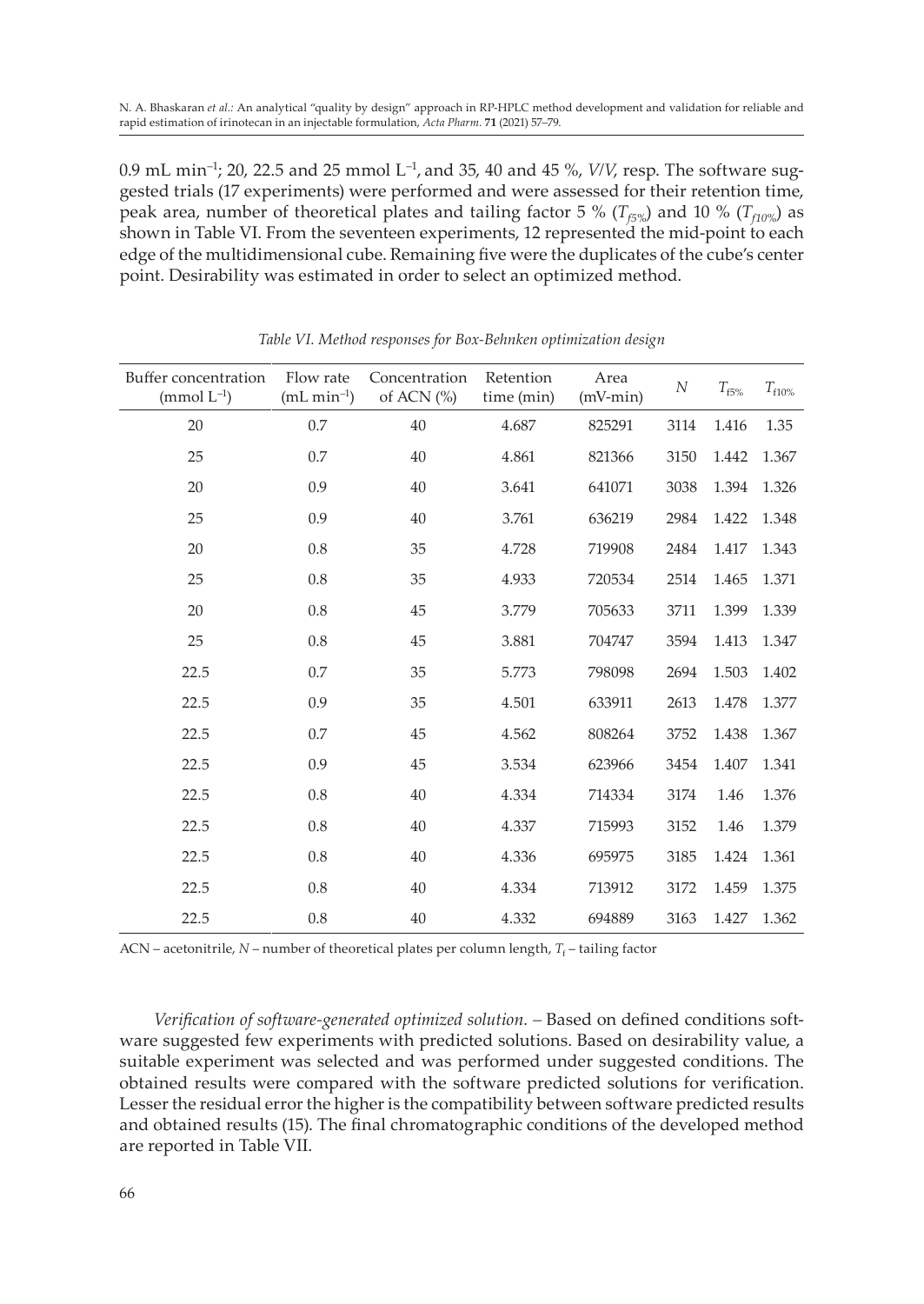|                                                                   | Chromatographic conditions                                                       |
|-------------------------------------------------------------------|----------------------------------------------------------------------------------|
| Column                                                            | $C_{18}$ ODS column<br>$(250 \times 4.6$ mm i.d., particle size 5 µm, ODS 130 Å) |
| Concentration of phosphate buffer (mmol $L^{-1}$ ) +<br>0.1 % TEA | 20                                                                               |
| pH of phosphate buffer                                            | 2.5                                                                              |
| ACN/buffer ratio $(\%$ , $V/V)$                                   | 45:55                                                                            |
| Injection volume $(\mu L)$                                        | 20                                                                               |
| Wavelength (nm)                                                   | 254                                                                              |
| Flow rate (mL $min^{-1}$ )                                        | 0.75                                                                             |
| Column oven temperature (°C)                                      | 25                                                                               |
|                                                                   | Some chromatographic parameters                                                  |
| Retention time $(t_R)$ (min)                                      | 4.09                                                                             |
| Number of theoretical plates (per column length)                  | 3763                                                                             |
| Tailing factor (5 %)                                              | 1.41                                                                             |
| Tailing factor (10 %)                                             | 1.35                                                                             |

*Table VII. Chromatographic conditions and parameters of optimized method*

## *Solutions preparation*

Phosphate buffer (20 mmol  $L^{-1}$ ) was prepared by dissolving the required quantity of potassium dihydrogen *ortho*-phosphate in 1000 mL Milli Q water containing 0.1 % (*V/V*) triethylamine (TEA) and adjusting the pH to 2.5.

Standard stock (1000  $\mu$ g mL<sup>-1</sup>) solution of IRI was obtained by transferring 10 mg of IRI weighed accurately into a 10-mL volumetric flask and filling up the volume using methanol. Further dilutions were done with the mobile phase to obtain the desired standard solution. Concentrations ranging from 0.5 to 18  $\mu$ g mL<sup>-1</sup> were prepared by suitable dilution of the standard solution of IRI.

## *Preparation of the mobile phase*

The salt form chosen in the preparation of the buffer creates a difference in solubility observed. It is suggested in the literature that potassium salt have an edge over sodium salts due to the difference in solubility (24). Hence, a combination of acetonitrile and potassium phosphate buffer containing 0.1 % TEA in the ratio 45:55 %, *V/V*, was used as a mobile phase.

## *Validation of developed and optimized HPLC method*

Developed HPLC method in the present study was validated as per the ICH Q2 (R1) guidelines for linearity, precision, accuracy, limit of detection (*LOD*), limit of quantitation (*LOQ*) and robustness (20).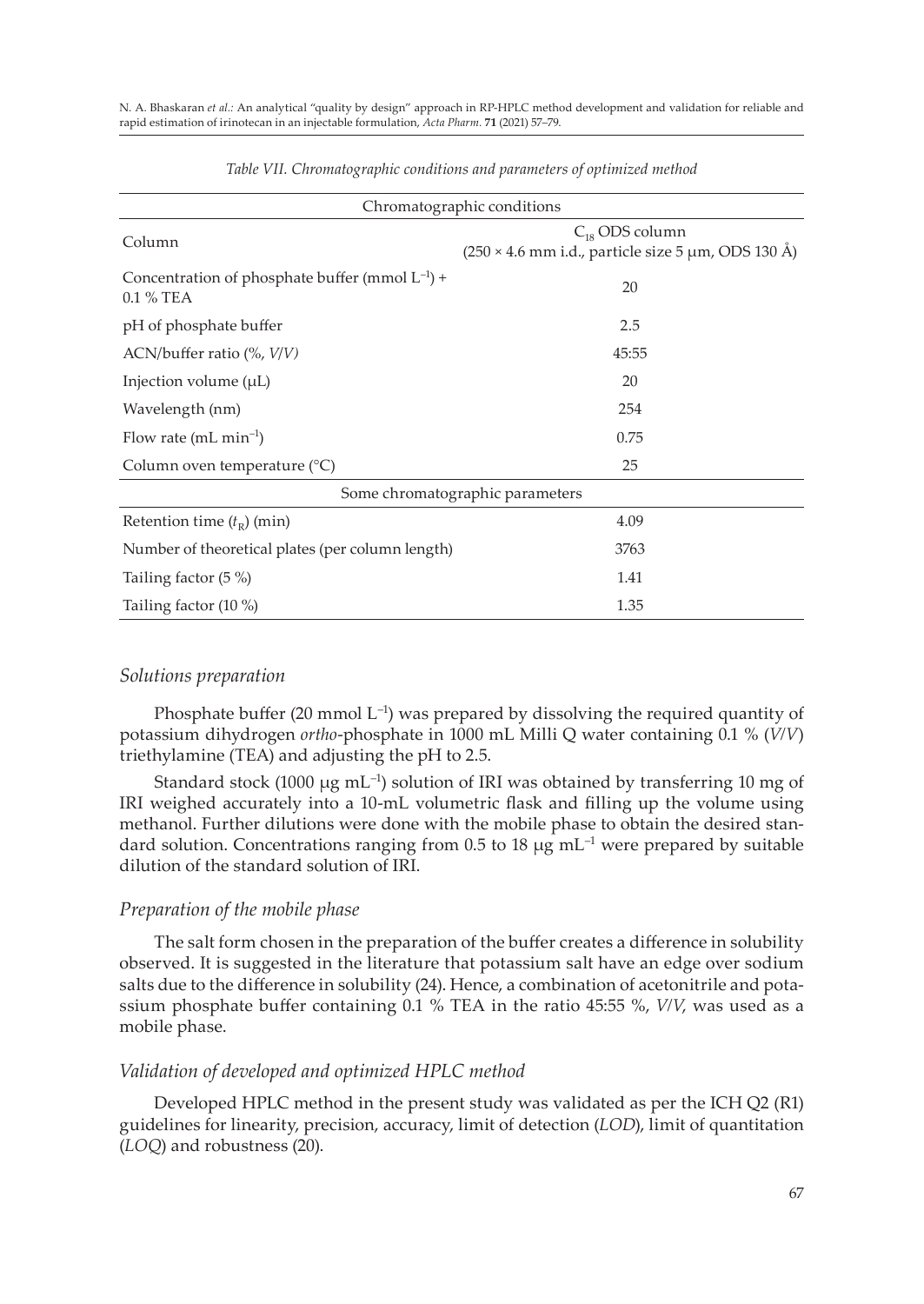*Specificity. –* To ascertain the specificity of the method, a blank, marketed formulation (10  $\mu$ g mL<sup>-1</sup>) and IRI (10  $\mu$ g mL<sup>-1</sup>) chromatograms were compared and assessed for interference at the retention time of the drug.

*Linearity.* – A calibration curve was prepared within the range of 0.5 to 18  $\mu$ g mL<sup>-1</sup> IRI. The obtained peak area for the respective concentration of the analyte was plotted graphically. Triplicate injections of each concentration were measured. Linear regression and coefficient of determination were calculated from the obtained calibration curve.

*Precision. –* As a part of intra- and inter-day precision studies, three distinct concentrations, 1, 8 and 16 µg mL–1, were chosen and analysis was performed. Six injections of each concentration were analysed. Intra-day precision studies had to be performed two times in a day (*i.e.,* morning and evening) whereas the inter-day precision on two different days. The peak area was recorded and percent relative standard deviation (RSD) was calculated.

*Accuracy.* – Three different concentrations (*i.e.*, 2, 4 and 6  $\mu$ g mL<sup>-1</sup>) were prepared from the marketed formulation. These dilutions were pre-analysed using the HPLC method. A standard (concentration of 16.00  $\mu$ g mL<sup>-1</sup>) was added to the above-prepared dilutions, to obtain final concentrations of 6, 8 and 10  $\mu$ g mL<sup>-1</sup>. These samples were analysed and percent recovery was calculated.

*Limit of detection and limit of quantitation.* – *Limit of detection (LOD)* and limit of quantitation (*LOQ*) were estimated as: *LOD* = 3.3 σ/*s* and *LOQ* = 10 σ/*s,* where, σ is the standard deviation of y-intercepts of the regression line and *s* is the slope of the calibration line (20).

*Robustness. –* The ability of a method to yield results without variation on subjecting it to deliberate changes in the method parameters determines how robust the developed method is. This was determined by varying parameters such as wavelength  $(254 \pm 1 \text{ nm})$ , buffer pH (2.5  $\pm$  0.1), injection volume (20  $\pm$  2  $\mu$ L) and flow rate (0.75  $\pm$  0.1 mL min<sup>-1</sup>). The concentration of the IRI solution used for the study was 13  $\mu$ g mL<sup>-1</sup>.

## *Application of method*

The proposed method has been applied to an injectable marketed pharmaceutical formulation of CPT-11. A hundred microliters of marketed formula  $(20 \text{ mg } \text{mL}^{-1})$  were withdrawn and diluted ten times using the mobile phase. This was further diluted to obtain three concentrations  $(i.e., 1, 4 \text{ and } 10 \mu g \text{ mL}^{-1})$ .

## *Statistical analysis*

All the average values were presented along with their relative/standard deviations. The statistical analyses were performed by applying a two-way analysis of variance (ANOVA). The results were considered to be significant at significance level  $p \le 0.05$ .

## RESULTS AND DISCUSSION

## *Risk identification*

*Preliminary trials. –* The nature of the mobile phase affects the nature of the obtained peak. Therefore, it should be chosen in such a way that the drug remains completely ion-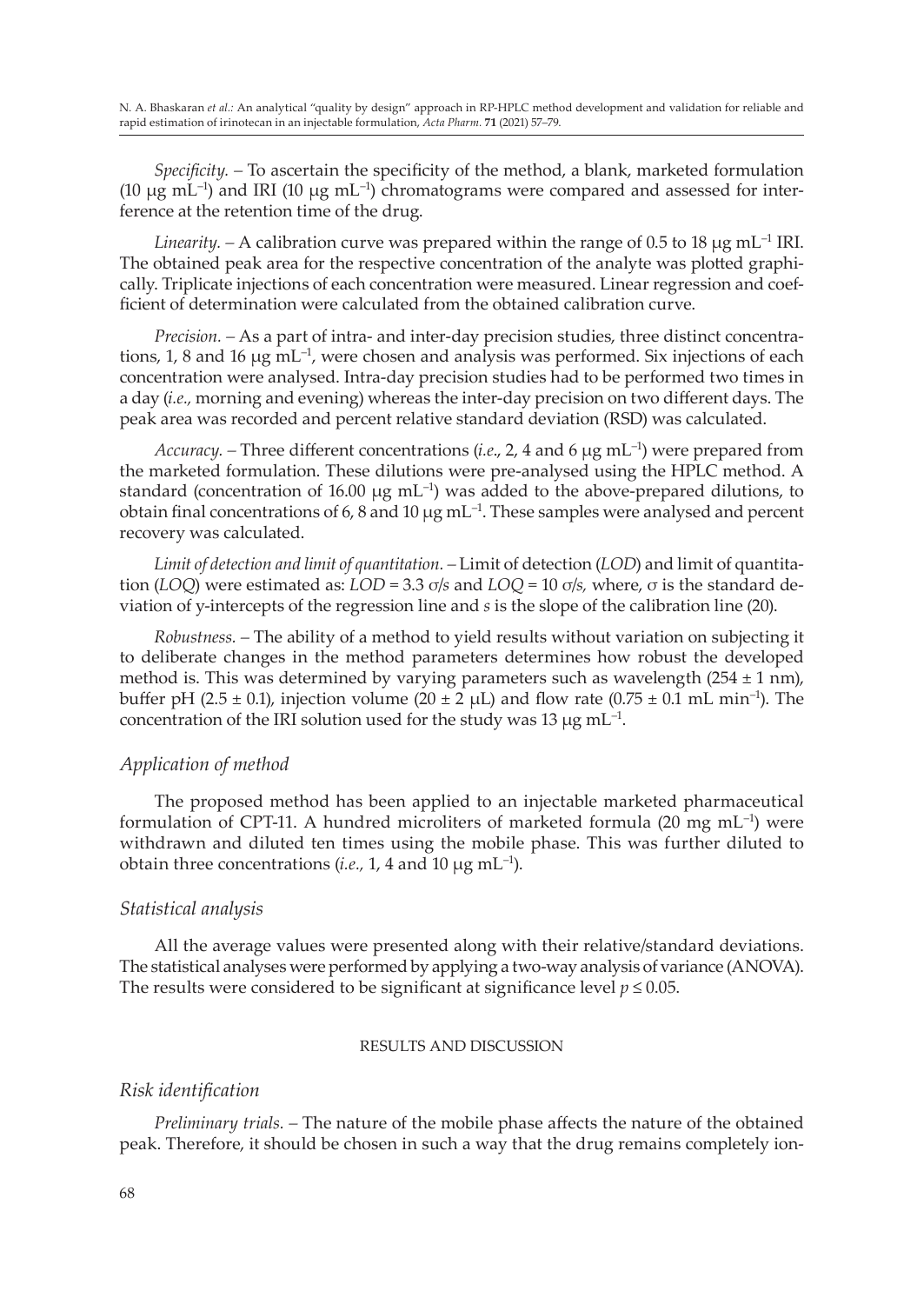ized or unionized. It is preferred to select a buffer for the mobile phase with pH equaling  $pK_{\text{after}}$   $\pm$  2, as this may help to improve the shape of the peak. If the buffer with high pH is selected this may affect the column (solubilization of silica packing) (16, 21). Similarly, the type of buffer may also have an effect on the retention time, peak area, peak shape, tailing factor, peak resolution, *etc*. Hence, during the preliminary trials, different types of buffers (such as ammonium formate, ammonium acetate, sodium acetate and potassium dihydrogen phosphate) with pH 3 and concentration 25 mmol  $L^{-1}$  were studied. In the beginning, acetonitrile and buffer with pH 3.0 were studied in 50:50 % (*V/V*) ratio. As shown in Table I, peak area and the number of theoretical plates with potassium dihydrogen phosphate buffer was found to be high (*i.e.,* 276628 mV-min and 3102, resp.) in comparison with other buffers. Sodium acetate buffer gave the least peak area and the number of theoretical plates (*i.e.,* 258168 mV-min and 1455, resp.) among all the buffers. Similarly, potassium dihydrogen phosphate gave the shortest retention time value (*i.e.,* 3.509 min) in comparison of all the other buffers when used in 50:50 % (*V/V*) ratio with acetonitrile, whereas sodium acetate gave the highest retention time value (*i.e*., 3.627 min) when used in the same ratio with acetonitrile. Based on the obtained results, potassium dihydrogen phosphate was found to be more appropriate, but none of the buffers was able to reduce the tailing factor  $\leq 2.0$  when used in 25 mmol  $L^{-1}$  concentration.

It seems that as the concentration of buffer increases, the tailing factor reduces. Hence, it was further planned to study the effect of all the buffers by increasing the concentration from 25 to 35 mmol L<sup>-1</sup> except for sodium acetate. The sodium acetate was planned to drop out as it was unable to give promising results. The potassium dihydrogen phosphate (35 mmol  $L^{-1}$ ) with acetonitrile in the 50:50 % (*V/V*) ratio was able to reduce the tailing factor to < 2. Even ammonium formate and ammonium acetate buffer in the concentration of 35 mmol L–1 were able to reduce the tailing factor compared to their lower concentration (*i.e.,* 25 mmol  $L^{-1}$ ), but still, it was  $\geq 2$ .

By increasing the concentration of buffers the tailing factor was decreased, but to further decrease the tailing factor, increase the peak area and the number of theoretical plates, 0.1 % (*V/V*) triethylamine (0.1 % TEA) was planned to be added to the buffers. When buffers (35 mmol  $L^{-1}$  with 0.1 % TEA) were used with acetonitrile in 50:50 % ( $V/V$ ), they gave good results with respect to the aforementioned chromatographic parameters, with potassium dihydrogen phosphate being the best. The lower concentration of potassium dihydrogen phosphate (*i.e.,* 25 mmol L–1) with 0.1 % TEA along with acetonitrile in a ratio 50:50 % (*V/V*)*,* showed promising results.

Potassium dihydrogen phosphate buffer (25 mmol  $L^{-1}$  with 0.1 % TEA) along with acetonitrile in the ratio 50:50 % (*V/V*), gave retention time value at 2.975 min for IRI which may affect the resolution of the peak. Hence, to increase the resolution of peak different compositions of the mixtures of potassium dihydrogen phosphate (25 mmol  $L^{-1}$  with 0.1 %) TEA) with acetonitrile were studied. As shown in Table I, acetonitrile along with potassium dihydrogen phosphate (35 mmol  $L^{-1}$  with 0.1 % TEA) in the ratio 45:55 % ( $V/V$ ), gave the retention time of 3.077 min. Then, by further decreasing the flow rate (to 0.8 mL min<sup>-1</sup>) the retention time was found to be 3.875 min which also resulted in an increase of peak area and the number of theoretical plates and the tailing factor was also found within the acceptable criteria.

In the study, acetonitrile was used as an organic solvent as it would help to prevent the build-up of high column internal pressure (15).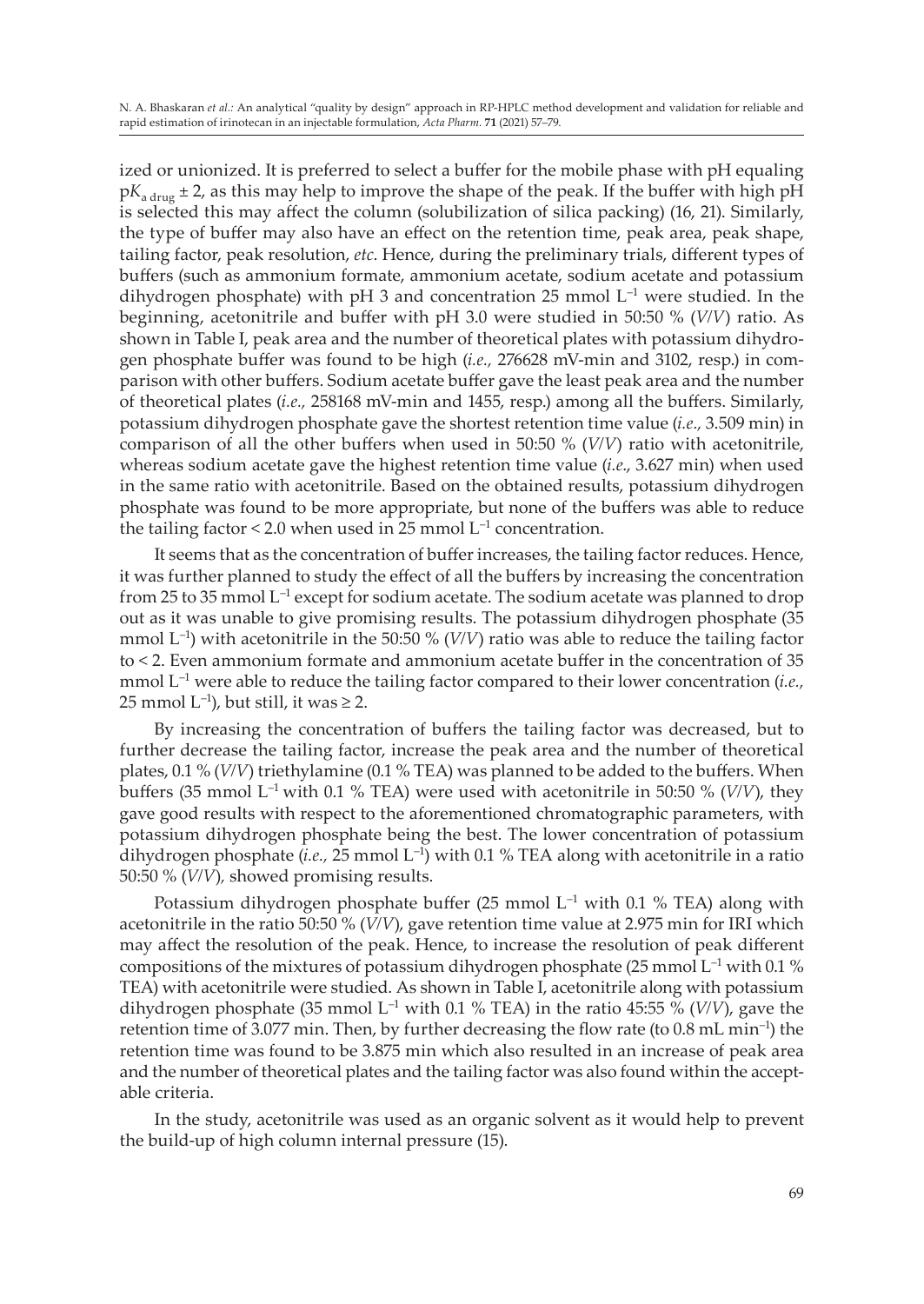## *Screening of significant variables using 2<sup>5</sup> full factorial design*

A full factorial design is an appropriate design to study the influence of all the variables simultaneously on responses, as one can quantify the effect produced by the variables on the responses as well as interactions between variables (25).

All factors with high RPN were studied and assessed for their influence on the CAAs using full factorial design. The variables were coded as A, B, C, D, and E for pH of the buffer, the concentration of the buffer, flow rate, the concentration of ACN and wavelength, resp. Variables that have a significant influence on individual response/selected CAAs were identified by the half-normal plot and Pareto charts. Table VIII presents the analysis of variance (ANOVA) for studying the significant effect of main and interactive variables on responses, variables (main as well as interactive) having a statistically significant effect if *p*-value < 0.05.

The buffer pH showed a negative influence on all responses except retention time and tailing factor (shown in Table VIII). Since we are aiming to develop a method for rapid analysis of IRI, we prefer a lower pH of the buffer for faster elution of the drug. Simultaneously we observed that with increasing pH the tailing factor increases. Smaller the tailing factor, higher is the peak symmetry or Gaussian distribution pattern. As a result, we opted for a lower buffer pH.

It was observed that the drug exhibited higher sensitivity at 254 nm which was in correlation with the obtained UV-spectrum of IRI. The wavelength for analysis and the pH of the buffer were fixed at 254 nm and pH 2.5 resp. But, the other variables, such as buffer concentration, flow rate and concentration of acetonitrile, were optimized using response surface design (Box-Behnken design) to optimize the variables for the analytical method development.

## *Optimization of variables*

*Box-Behnken design. –* The response surface design suggested the quadratic model significant for all the method responses considered. Table IX presents the analysis of variance (ANOVA) results of Box-Behnken design for studying the model and coefficient estimate. A process of numerical optimization was applied using the Design Expert® software to get a method with the desired response. For each response, maximum and minimum limit values were set. For the selected composition, an optimum desirability value (0.408) was obtained. ANOVA test was used to identify the significant effect of variables on the responses. The influence of the factors is significant if *p*-value < 0.05. When the variable has a synergistic effect on the response it is indicated by a positive coefficient estimate and an antagonistic effect is depicted by a negative coefficient estimate. Based on results obtained (Table IX), factor A (concentration of buffer) shows a significant synergistic effect while B (flow rate) and C (concentration of acetonitrile) show a significant antagonistic effect on retention time. This suggests that the retention time increased with increasing concentration of buffer, and at a higher flow rate and concentration of ACN the retention time decreased. Factor B had a significant antagonistic effect on the peak area with a *p* < 0.0001. Factors B and C had a significant effect on the number of theoretical plates. Factor B showed an antagonistic effect while C showed a synergistic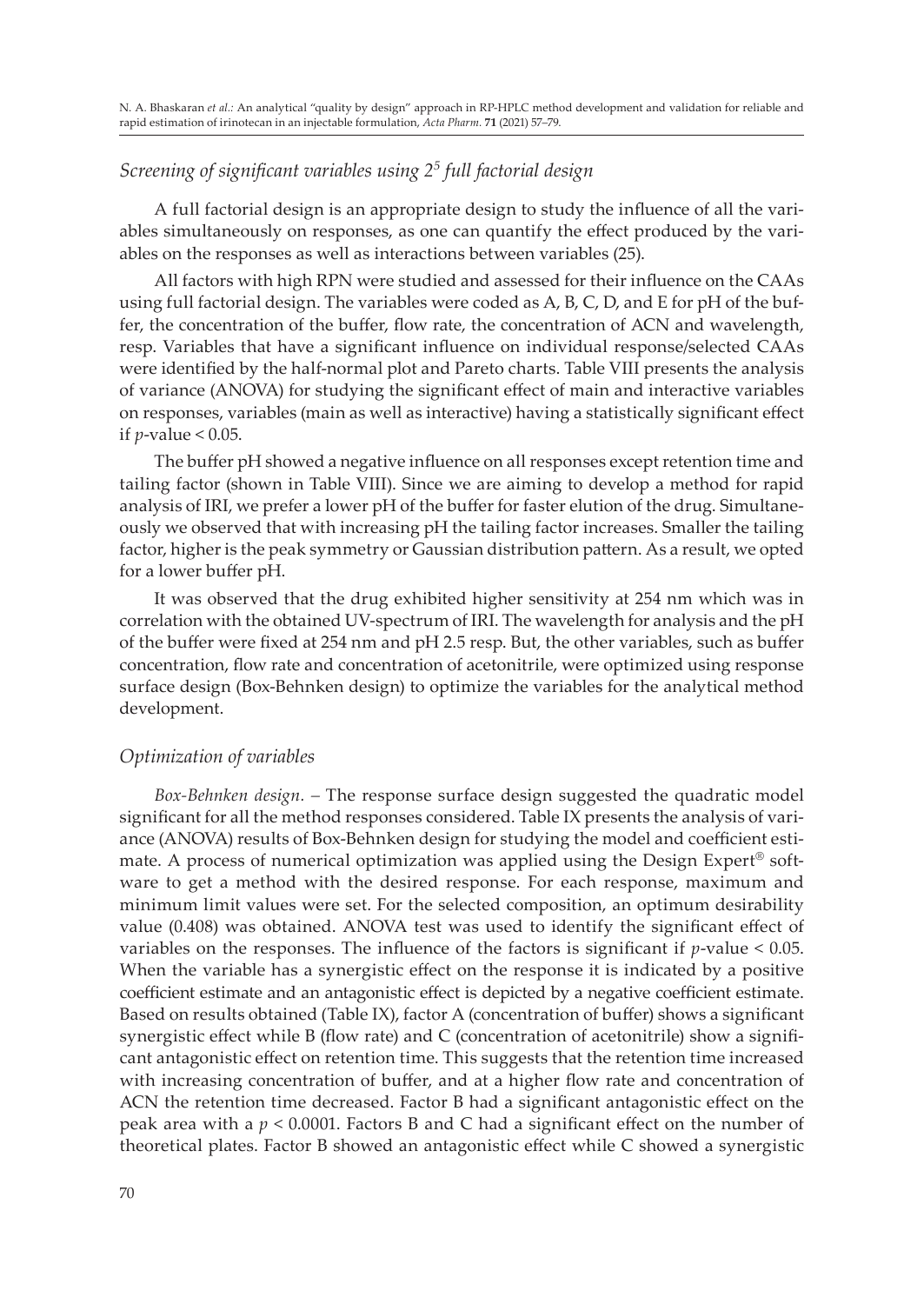|                               |                                                                                                                                                                                                                                                                                                                                                                                  |                                       |                                       |                          | Table VIII. ANOVA results for full factorial design |                                                                                                                                                                                                                                                                                                                                                                                                                |                                       |                                                                                                                                                                                                                                                                                                                                                                                                                |                                       |                                                             |
|-------------------------------|----------------------------------------------------------------------------------------------------------------------------------------------------------------------------------------------------------------------------------------------------------------------------------------------------------------------------------------------------------------------------------|---------------------------------------|---------------------------------------|--------------------------|-----------------------------------------------------|----------------------------------------------------------------------------------------------------------------------------------------------------------------------------------------------------------------------------------------------------------------------------------------------------------------------------------------------------------------------------------------------------------------|---------------------------------------|----------------------------------------------------------------------------------------------------------------------------------------------------------------------------------------------------------------------------------------------------------------------------------------------------------------------------------------------------------------------------------------------------------------|---------------------------------------|-------------------------------------------------------------|
|                               | Retention time (min)                                                                                                                                                                                                                                                                                                                                                             |                                       | Peak area (mV-min)                    |                          | $\geq$                                              |                                                                                                                                                                                                                                                                                                                                                                                                                |                                       | $T_{.5\%}$                                                                                                                                                                                                                                                                                                                                                                                                     | $T_{\mathrm{f10\%}}$                  |                                                             |
| Coded factors                 | Coefficient<br>estimate                                                                                                                                                                                                                                                                                                                                                          | p-value                               | Coefficient<br>estimate               | $p$ -value               | Coefficient<br>estimate                             | p-value                                                                                                                                                                                                                                                                                                                                                                                                        | Coefficient<br>estimate               | p-value                                                                                                                                                                                                                                                                                                                                                                                                        | Coefficient<br>estimate               | $p$ -value                                                  |
| <b>5FI</b> factorial<br>model | 4.54000                                                                                                                                                                                                                                                                                                                                                                          | & 0.0001                              | 0.00004                               | 0.0001                   | 5775.63                                             | 0.0001                                                                                                                                                                                                                                                                                                                                                                                                         | 1.53000                               | & 0.0001                                                                                                                                                                                                                                                                                                                                                                                                       | 1.42000                               | 0.0001                                                      |
| ⋖                             | 0.15000                                                                                                                                                                                                                                                                                                                                                                          | 0.0001                                | $-24275.34$                           | 0.0263                   | $-310.19$                                           | : 0.0001                                                                                                                                                                                                                                                                                                                                                                                                       | 0.03600                               | 0.0001                                                                                                                                                                                                                                                                                                                                                                                                         | 0.02600                               | 0.0001                                                      |
| $\mathbf{D}$                  | $-0.08100$                                                                                                                                                                                                                                                                                                                                                                       | 0.0001                                | $-0.000014$                           | 0.0001                   | 130.19                                              | : 0.0001                                                                                                                                                                                                                                                                                                                                                                                                       | $-0.00510$                            | 0.0001                                                                                                                                                                                                                                                                                                                                                                                                         | $-0.00772$                            | 0.0001                                                      |
| U                             | $-1.52000$                                                                                                                                                                                                                                                                                                                                                                       | 0.0001                                | $-0.000011$                           | 0.0001                   | $-1318.81$                                          | 0.0001                                                                                                                                                                                                                                                                                                                                                                                                         | $-0.04500$                            | 0.0001                                                                                                                                                                                                                                                                                                                                                                                                         | $-0.03500$                            | 0.0001                                                      |
| ≏                             | $-0.71000$                                                                                                                                                                                                                                                                                                                                                                       | 0.0001                                | 26154.78                              | 0.0182                   | $-219.81$                                           | 0.0001                                                                                                                                                                                                                                                                                                                                                                                                         | $-0.06600$                            | 0.0001                                                                                                                                                                                                                                                                                                                                                                                                         | $-0.04600$                            | 0.0001                                                      |
| $\boxed{\phantom{1}}$         | $-0.00560$                                                                                                                                                                                                                                                                                                                                                                       | 0.0589                                | $-0.000013$                           | 0.0001                   | 26.06                                               | 0.0001                                                                                                                                                                                                                                                                                                                                                                                                         | $\overline{1}$                        | $\mathsf I$                                                                                                                                                                                                                                                                                                                                                                                                    | $\overline{1}$                        | $\mathbf{I}$                                                |
| AB                            | $-0.00750$                                                                                                                                                                                                                                                                                                                                                                       | 0.0209                                | 29696.53                              | 0.0090                   | $-61.25$                                            | 0.0001                                                                                                                                                                                                                                                                                                                                                                                                         | 0.00353                               | 0.0001                                                                                                                                                                                                                                                                                                                                                                                                         | 0.00403                               | 0.0001                                                      |
| <b>AC</b>                     | $-0.05800$                                                                                                                                                                                                                                                                                                                                                                       | 0.0001                                | 26678.34                              | 0.0164                   | 91.88                                               | 0.0001                                                                                                                                                                                                                                                                                                                                                                                                         | $-0.00609$                            | 0.0001                                                                                                                                                                                                                                                                                                                                                                                                         | $-0.00469$                            | 0.0001                                                      |
| Q                             | $-0.05900$                                                                                                                                                                                                                                                                                                                                                                       | 0.0001                                | 28031.03                              | 0.0125                   | $-54.50$                                            | 0.0001                                                                                                                                                                                                                                                                                                                                                                                                         | $-0.00978$                            | 0.0001                                                                                                                                                                                                                                                                                                                                                                                                         | $-0.00603$                            | 0.0001                                                      |
| AE                            | $\mathsf I$                                                                                                                                                                                                                                                                                                                                                                      | $\begin{array}{c} \hline \end{array}$ | $\begin{array}{c} \hline \end{array}$ | $\overline{\phantom{a}}$ | $\mathsf I$                                         | $\mathsf I$                                                                                                                                                                                                                                                                                                                                                                                                    | 0.00372                               | 0.0001                                                                                                                                                                                                                                                                                                                                                                                                         | 0.00284                               | 0.0001                                                      |
| BC                            | 0.02800                                                                                                                                                                                                                                                                                                                                                                          | 0.0001                                | 28278.22                              | 0.0119                   | $-43.62$                                            | 0.0001                                                                                                                                                                                                                                                                                                                                                                                                         | 0.00766                               | 0.0001                                                                                                                                                                                                                                                                                                                                                                                                         | 0.00491                               | 0.0001                                                      |
| BD                            | 0.02000                                                                                                                                                                                                                                                                                                                                                                          | 0.0002                                | $-28196.22$                           | 0.0121                   | $-13.12$                                            | 0.0097                                                                                                                                                                                                                                                                                                                                                                                                         | 0.00272                               | 0.0005                                                                                                                                                                                                                                                                                                                                                                                                         | 0.00359                               | 0.0001                                                      |
| BE                            | 0.002000                                                                                                                                                                                                                                                                                                                                                                         | 0.4441                                | 48414.22                              | 0.0002                   | 7.25                                                | 0.1089                                                                                                                                                                                                                                                                                                                                                                                                         | $\overline{1}$                        | $\begin{array}{c} \rule{0pt}{2ex} \rule{0pt}{2ex} \rule{0pt}{2ex} \rule{0pt}{2ex} \rule{0pt}{2ex} \rule{0pt}{2ex} \rule{0pt}{2ex} \rule{0pt}{2ex} \rule{0pt}{2ex} \rule{0pt}{2ex} \rule{0pt}{2ex} \rule{0pt}{2ex} \rule{0pt}{2ex} \rule{0pt}{2ex} \rule{0pt}{2ex} \rule{0pt}{2ex} \rule{0pt}{2ex} \rule{0pt}{2ex} \rule{0pt}{2ex} \rule{0pt}{2ex} \rule{0pt}{2ex} \rule{0pt}{2ex} \rule{0pt}{2ex} \rule{0pt}{$ | $\sf I$                               | $\sf I$                                                     |
| 8                             | 0.25000                                                                                                                                                                                                                                                                                                                                                                          | 0.0001                                | -25763.03                             | 0.0196                   | $-25.75$                                            | 0.0001                                                                                                                                                                                                                                                                                                                                                                                                         | 0.02100                               | 0.0001                                                                                                                                                                                                                                                                                                                                                                                                         | 0.01700                               | 0.0001                                                      |
| 5                             | 0.00290                                                                                                                                                                                                                                                                                                                                                                          | 0.2721                                | 38643.66                              | 0.0015                   | $-18.50$                                            | 0.0012                                                                                                                                                                                                                                                                                                                                                                                                         | $\begin{array}{c} \hline \end{array}$ | $\begin{array}{c} \hline \end{array}$                                                                                                                                                                                                                                                                                                                                                                          | $\begin{array}{c} \hline \end{array}$ | $\begin{array}{c} \begin{array}{c} \end{array} \end{array}$ |
| E                             | 0.00520                                                                                                                                                                                                                                                                                                                                                                          | 0.0756                                | Ï                                     | $\overline{1}$           | $\overline{1}$                                      | $\overline{1}$                                                                                                                                                                                                                                                                                                                                                                                                 | 0.00291                               | 0.0004                                                                                                                                                                                                                                                                                                                                                                                                         | 0.00203                               | 0.0001                                                      |
| ABC                           | 0.00900                                                                                                                                                                                                                                                                                                                                                                          | 0.0094                                | $-26922.78$                           | 0.0156                   | 35.69                                               | 0.0001                                                                                                                                                                                                                                                                                                                                                                                                         | $\overline{\phantom{a}}$              | $\begin{array}{c} \rule{0pt}{2ex} \rule{0pt}{2ex} \rule{0pt}{2ex} \rule{0pt}{2ex} \rule{0pt}{2ex} \rule{0pt}{2ex} \rule{0pt}{2ex} \rule{0pt}{2ex} \rule{0pt}{2ex} \rule{0pt}{2ex} \rule{0pt}{2ex} \rule{0pt}{2ex} \rule{0pt}{2ex} \rule{0pt}{2ex} \rule{0pt}{2ex} \rule{0pt}{2ex} \rule{0pt}{2ex} \rule{0pt}{2ex} \rule{0pt}{2ex} \rule{0pt}{2ex} \rule{0pt}{2ex} \rule{0pt}{2ex} \rule{0pt}{2ex} \rule{0pt}{$ | $-0.00134$                            | 0.0001                                                      |
| ABD                           |                                                                                                                                                                                                                                                                                                                                                                                  |                                       | $-25847.22$                           | 0.0193                   | 47.06                                               | 0.0001                                                                                                                                                                                                                                                                                                                                                                                                         | $F6000.0-$                            | 0.0856                                                                                                                                                                                                                                                                                                                                                                                                         | $-0.00091$                            | 0.0005                                                      |
| ABE                           | 0.00003                                                                                                                                                                                                                                                                                                                                                                          | 0.9900                                |                                       |                          | $\overline{1}$                                      | $\begin{array}{c} \rule{0pt}{2ex} \rule{0pt}{2ex} \rule{0pt}{2ex} \rule{0pt}{2ex} \rule{0pt}{2ex} \rule{0pt}{2ex} \rule{0pt}{2ex} \rule{0pt}{2ex} \rule{0pt}{2ex} \rule{0pt}{2ex} \rule{0pt}{2ex} \rule{0pt}{2ex} \rule{0pt}{2ex} \rule{0pt}{2ex} \rule{0pt}{2ex} \rule{0pt}{2ex} \rule{0pt}{2ex} \rule{0pt}{2ex} \rule{0pt}{2ex} \rule{0pt}{2ex} \rule{0pt}{2ex} \rule{0pt}{2ex} \rule{0pt}{2ex} \rule{0pt}{$ | 0.00184                               | 0.0047                                                                                                                                                                                                                                                                                                                                                                                                         | 0.00122                               | 0.0001                                                      |
| ACD                           | 0.02500                                                                                                                                                                                                                                                                                                                                                                          | 0.0001                                | 27887.03                              | 0.0129                   | 75.56                                               | 0.0001                                                                                                                                                                                                                                                                                                                                                                                                         | $\overline{1}$                        | $\mathsf I$                                                                                                                                                                                                                                                                                                                                                                                                    | $-0.00141$                            | 0.0001                                                      |
| ACE                           | $\begin{array}{c} \rule{0pt}{2.5ex} \rule{0pt}{2.5ex} \rule{0pt}{2.5ex} \rule{0pt}{2.5ex} \rule{0pt}{2.5ex} \rule{0pt}{2.5ex} \rule{0pt}{2.5ex} \rule{0pt}{2.5ex} \rule{0pt}{2.5ex} \rule{0pt}{2.5ex} \rule{0pt}{2.5ex} \rule{0pt}{2.5ex} \rule{0pt}{2.5ex} \rule{0pt}{2.5ex} \rule{0pt}{2.5ex} \rule{0pt}{2.5ex} \rule{0pt}{2.5ex} \rule{0pt}{2.5ex} \rule{0pt}{2.5ex} \rule{0$ | $\begin{array}{c} \hline \end{array}$ | $\overline{\phantom{a}}$              | $\overline{\phantom{a}}$ | 9.06                                                | 0.0524                                                                                                                                                                                                                                                                                                                                                                                                         | $-0.00166$                            | 0.0081                                                                                                                                                                                                                                                                                                                                                                                                         | $-0.00153$                            | 0.0001                                                      |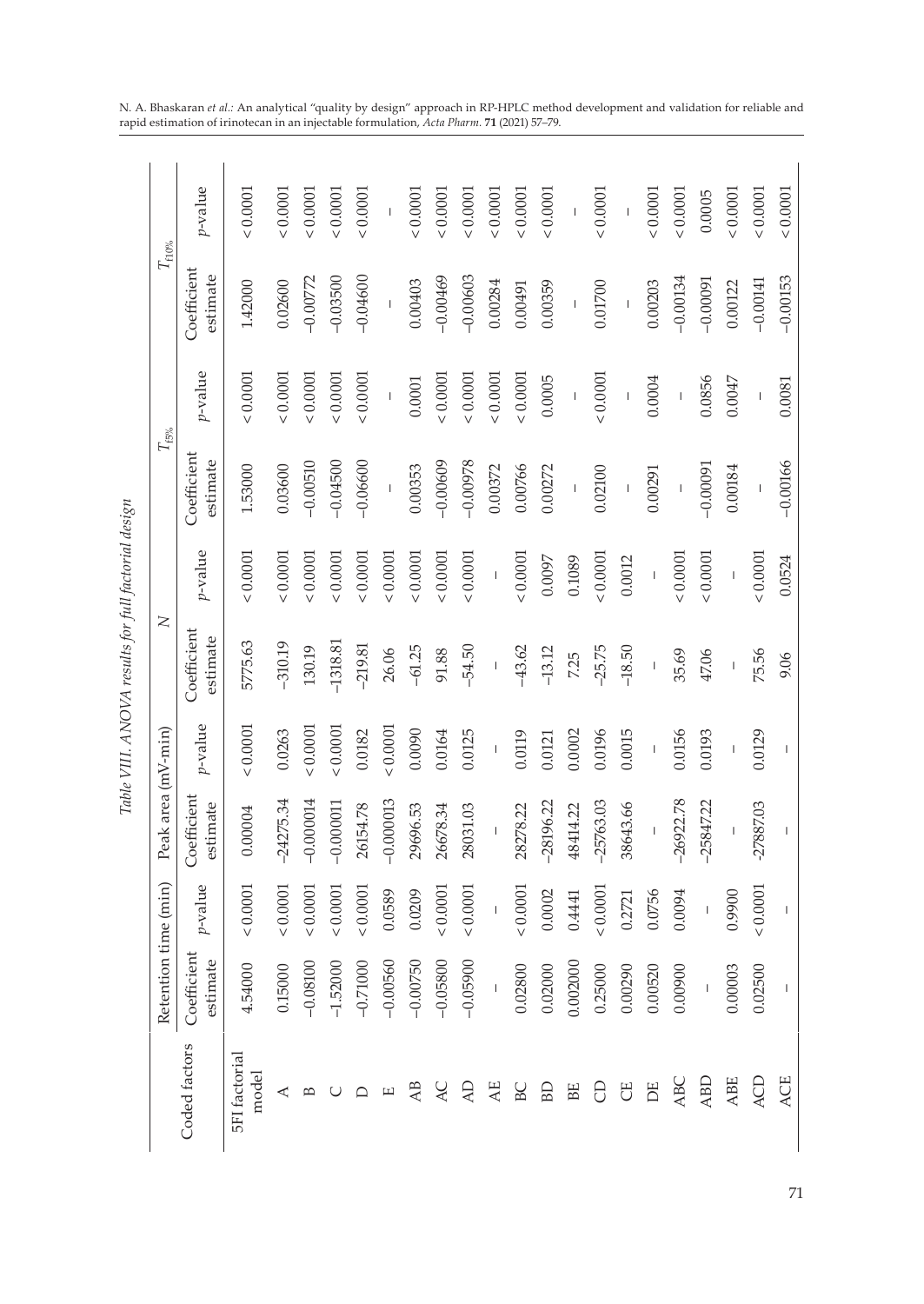|                                                                                                                                                                                                                                                                                                                                                                                                                                                                                                                      | Retention time (min)    |         | Peak area (mV-min)                                                                                                                                                                                                                                                                                                                                                               |                | $\geq$                                                                                                                                                                                                                                                                                                                                                                           |                                                                                                                                                                                                                                                                                                                                                                                  | $T_{f5\%}$              |                 | $T_{\mathrm{f10\%}}$     |                          |
|----------------------------------------------------------------------------------------------------------------------------------------------------------------------------------------------------------------------------------------------------------------------------------------------------------------------------------------------------------------------------------------------------------------------------------------------------------------------------------------------------------------------|-------------------------|---------|----------------------------------------------------------------------------------------------------------------------------------------------------------------------------------------------------------------------------------------------------------------------------------------------------------------------------------------------------------------------------------|----------------|----------------------------------------------------------------------------------------------------------------------------------------------------------------------------------------------------------------------------------------------------------------------------------------------------------------------------------------------------------------------------------|----------------------------------------------------------------------------------------------------------------------------------------------------------------------------------------------------------------------------------------------------------------------------------------------------------------------------------------------------------------------------------|-------------------------|-----------------|--------------------------|--------------------------|
| Coded factors                                                                                                                                                                                                                                                                                                                                                                                                                                                                                                        | Coefficient<br>estimate | p-value | Coefficient<br>estimate                                                                                                                                                                                                                                                                                                                                                          | p-value        | Coefficient<br>estimate                                                                                                                                                                                                                                                                                                                                                          | p-value                                                                                                                                                                                                                                                                                                                                                                          | Coefficient<br>estimate | <i>v</i> -value | Coefficient<br>estimate  | p-value                  |
| <b>ADE</b>                                                                                                                                                                                                                                                                                                                                                                                                                                                                                                           | $-0.00320$              | 0.2291  | $\mathbf{I}$                                                                                                                                                                                                                                                                                                                                                                     | I              | 7.69                                                                                                                                                                                                                                                                                                                                                                             | 0.0915                                                                                                                                                                                                                                                                                                                                                                           | $-0.00122$              | 0.0311          | $-0.00109$               | 0.0002                   |
| BCD                                                                                                                                                                                                                                                                                                                                                                                                                                                                                                                  | $-0.01100$              | 0.0041  | 28373.97                                                                                                                                                                                                                                                                                                                                                                         | 0.0117         | $-14.44$                                                                                                                                                                                                                                                                                                                                                                         | 0.0057                                                                                                                                                                                                                                                                                                                                                                           | 0.00384                 | 0.0001          | 0.00272                  | 200001                   |
| <b>BOE</b>                                                                                                                                                                                                                                                                                                                                                                                                                                                                                                           | I                       | Ī       | Ī                                                                                                                                                                                                                                                                                                                                                                                | Ï              | Ï                                                                                                                                                                                                                                                                                                                                                                                | Ī                                                                                                                                                                                                                                                                                                                                                                                | 0.00166                 | 0.0081          | 0.00128                  | 200001                   |
| Ë                                                                                                                                                                                                                                                                                                                                                                                                                                                                                                                    | $-0.00400$              | 0.1498  | $\begin{array}{c} \rule{0pt}{2.5ex} \rule{0pt}{2.5ex} \rule{0pt}{2.5ex} \rule{0pt}{2.5ex} \rule{0pt}{2.5ex} \rule{0pt}{2.5ex} \rule{0pt}{2.5ex} \rule{0pt}{2.5ex} \rule{0pt}{2.5ex} \rule{0pt}{2.5ex} \rule{0pt}{2.5ex} \rule{0pt}{2.5ex} \rule{0pt}{2.5ex} \rule{0pt}{2.5ex} \rule{0pt}{2.5ex} \rule{0pt}{2.5ex} \rule{0pt}{2.5ex} \rule{0pt}{2.5ex} \rule{0pt}{2.5ex} \rule{0$ | $\overline{1}$ | $\begin{array}{c} \rule{0pt}{2.5ex} \rule{0pt}{2.5ex} \rule{0pt}{2.5ex} \rule{0pt}{2.5ex} \rule{0pt}{2.5ex} \rule{0pt}{2.5ex} \rule{0pt}{2.5ex} \rule{0pt}{2.5ex} \rule{0pt}{2.5ex} \rule{0pt}{2.5ex} \rule{0pt}{2.5ex} \rule{0pt}{2.5ex} \rule{0pt}{2.5ex} \rule{0pt}{2.5ex} \rule{0pt}{2.5ex} \rule{0pt}{2.5ex} \rule{0pt}{2.5ex} \rule{0pt}{2.5ex} \rule{0pt}{2.5ex} \rule{0$ | $\begin{array}{c} \rule{0pt}{2.5ex} \rule{0pt}{2.5ex} \rule{0pt}{2.5ex} \rule{0pt}{2.5ex} \rule{0pt}{2.5ex} \rule{0pt}{2.5ex} \rule{0pt}{2.5ex} \rule{0pt}{2.5ex} \rule{0pt}{2.5ex} \rule{0pt}{2.5ex} \rule{0pt}{2.5ex} \rule{0pt}{2.5ex} \rule{0pt}{2.5ex} \rule{0pt}{2.5ex} \rule{0pt}{2.5ex} \rule{0pt}{2.5ex} \rule{0pt}{2.5ex} \rule{0pt}{2.5ex} \rule{0pt}{2.5ex} \rule{0$ | $-0.00284$              | 0.0004          | $-0.00234$               | 0.00001                  |
| <b>ABCD</b>                                                                                                                                                                                                                                                                                                                                                                                                                                                                                                          | $-0.00730$              | 0.0224  | 25874.97                                                                                                                                                                                                                                                                                                                                                                         | 0.0192         | $-47.00$                                                                                                                                                                                                                                                                                                                                                                         | 0.0001                                                                                                                                                                                                                                                                                                                                                                           | $-0.00178$              | 0.0057          | $\overline{\phantom{a}}$ | $\overline{\phantom{a}}$ |
| <b>ABCE</b>                                                                                                                                                                                                                                                                                                                                                                                                                                                                                                          | $\overline{1}$          | Ī       | Ï                                                                                                                                                                                                                                                                                                                                                                                | I              | $-13.75$                                                                                                                                                                                                                                                                                                                                                                         | 0.0075                                                                                                                                                                                                                                                                                                                                                                           | $-0.00166$              | 0.0081          | $-0.00191$               | 0.0001                   |
| <b>ABDE</b>                                                                                                                                                                                                                                                                                                                                                                                                                                                                                                          | 0.00070                 | 0.7940  | $\mathbf{I}$                                                                                                                                                                                                                                                                                                                                                                     | Ī              | Ï                                                                                                                                                                                                                                                                                                                                                                                | $\mathbf{I}$                                                                                                                                                                                                                                                                                                                                                                     | $-0.00147$              | 0.0142          | $-0.00147$               | 0.0001                   |
| <b>ACDE</b>                                                                                                                                                                                                                                                                                                                                                                                                                                                                                                          | 0.00290                 | 0.2721  | I                                                                                                                                                                                                                                                                                                                                                                                | I              | I                                                                                                                                                                                                                                                                                                                                                                                | Ï                                                                                                                                                                                                                                                                                                                                                                                | $\overline{1}$          | $\overline{1}$  | $\overline{1}$           | $\overline{1}$           |
| <b>BCDE</b>                                                                                                                                                                                                                                                                                                                                                                                                                                                                                                          | 0.00053                 | 0.8324  | Ï                                                                                                                                                                                                                                                                                                                                                                                | Ï              | I                                                                                                                                                                                                                                                                                                                                                                                |                                                                                                                                                                                                                                                                                                                                                                                  | $-0.00172$              | 0.0068          | 0.00184                  | 0.00001                  |
| ABCDE                                                                                                                                                                                                                                                                                                                                                                                                                                                                                                                | 0.00003                 | 0.9900  | Ī                                                                                                                                                                                                                                                                                                                                                                                | $\mathbf{I}$   | $\overline{\phantom{a}}$                                                                                                                                                                                                                                                                                                                                                         | $\mathbf{I}$                                                                                                                                                                                                                                                                                                                                                                     | 0.00091                 | 0.0856          | Ī                        | $\overline{\phantom{a}}$ |
| R <sup>2</sup>                                                                                                                                                                                                                                                                                                                                                                                                                                                                                                       | 1.0000                  |         | 0.9805                                                                                                                                                                                                                                                                                                                                                                           |                | 0.9999                                                                                                                                                                                                                                                                                                                                                                           |                                                                                                                                                                                                                                                                                                                                                                                  | 0.9998                  |                 | 1.0000                   |                          |
| Adj R <sup>2</sup>                                                                                                                                                                                                                                                                                                                                                                                                                                                                                                   | 0.9999                  |         | 0.9534                                                                                                                                                                                                                                                                                                                                                                           |                | 0.9997                                                                                                                                                                                                                                                                                                                                                                           |                                                                                                                                                                                                                                                                                                                                                                                  | 0.9992                  |                 | 0.9998                   |                          |
| Adeq Precision                                                                                                                                                                                                                                                                                                                                                                                                                                                                                                       | 411.007                 |         | 20.615                                                                                                                                                                                                                                                                                                                                                                           |                | 208.559                                                                                                                                                                                                                                                                                                                                                                          |                                                                                                                                                                                                                                                                                                                                                                                  | 137.883                 |                 | 298.031                  |                          |
| N – number of theoretical plates per column length, $T_{\rm{e}_{\rm{N}}}$ – tailing factor at 5 % peak width, $T_{\rm{flow}}$ – tailing factor at 10 % peak width, Adj R² – adjusted coefficient of<br>A – buffer pH, B – buffer concentration (mmol L <sup>-1</sup> ), C – flow rate (mL min <sup>-1</sup> ), D – acetonitrile concentration (%, V/V), E – UV wavelength (nm), F1 – factor interaction<br>determination, Adeq precision – adequate precision<br>Terms are statistically significant if $p < 0.05$ . |                         |         |                                                                                                                                                                                                                                                                                                                                                                                  |                |                                                                                                                                                                                                                                                                                                                                                                                  |                                                                                                                                                                                                                                                                                                                                                                                  |                         |                 |                          |                          |

Table VIII. Continued *Table VIII. Continued*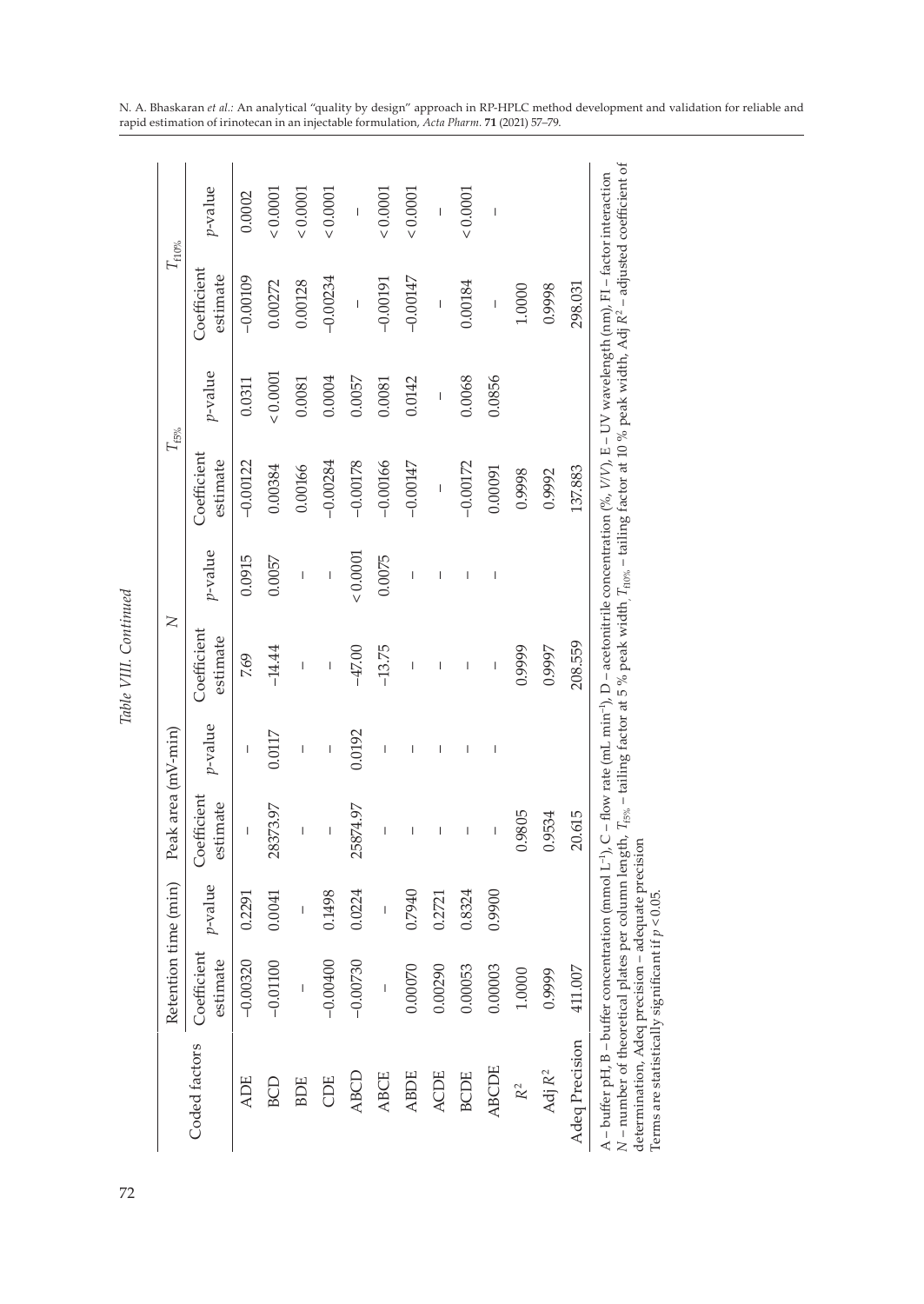| Factor             | Retention time (min)    |         | Peak area (mV-min)      |         | Z                       |         | $T_{\rm f5\%}$          |         | $T_{\rm f10\%}$         |         |
|--------------------|-------------------------|---------|-------------------------|---------|-------------------------|---------|-------------------------|---------|-------------------------|---------|
|                    | Coefficient<br>estimate | p-value | Coefficient<br>estimate | p-value | Coefficient<br>estimate | p-value | Coefficient<br>estimate | p-value | Coefficient<br>estimate | p-value |
| ⋖                  | 0.07500                 | 0.0003  | $-1129.62$              | 0.7459  | $-13.13$                | 0.5492  | 0.016                   | 0.0344  | 0.0094                  | 0.0187  |
| $\overline{B}$     | $-0.56000$              | 0.0001  | $-89731.50$             | 0.0001  | $-77.63$                | 0.0074  | $-0.011$                | 0.1099  | $-0.0120$               | 0.0066  |
|                    | $-0.52000$              | 0.0001  | $-3730.13$              | 0.3024  | 525.75                  | 0.0001  | $-0.026$                | 0.0036  | $-0.0120$               | 0.0051  |
| AB                 | $-0.01300$              | 0.4188  | $-231.75$               | 0.9624  | $-22.50$                | 0.4705  | $-0.002$                | 0.8207  | 0.0013                  | 0.7823  |
| <b>AC</b>          | $-0.02600$              | 0.1454  | $-378.00$               | 0.9387  | $-36.75$                | 0.2529  | $-0.009$                | 0.3506  | $-0.0050$               | 0.2884  |
| BC                 | 0.06100                 | 0.0060  | $-5027.75$              | 0.3240  | $-54.25$                | 0.1085  | $-0.002$                | 0.8649  | $-0.0003$               | 0.9558  |
| $A^2$              | $-0.18000$              | 0.0001  | 10305.95                | 0.0609  | $-75.10$                | 0.0348  | $-0.031$                | 0.0067  | $-0.0220$               | 0.0012  |
| B                  | 0.08300                 | 0.0010  | 13660.20                | 0.0212  | $-22.60$                | 0.4576  | 0.002                   | 0.8615  | $-0.0006$               | 0.8951  |
| U                  | 0.18000                 | 0.0001  | $-4621.05$              | 0.3504  | $-18.35$                | 0.5436  | 0.009                   | 0.3133  | 0.0017                  | 0.7056  |
| $\mathbb{R}^2$     | 0.9986                  |         | 0.9906                  |         | 0.9896                  |         | 0.8651                  |         | 0.9083                  |         |
| Adj $\mathbb{R}^2$ | 0.9968                  |         | 0.9784                  |         | 0.9761                  |         | 0.6917                  |         | 0.7903                  |         |
| Adeq Precision     | 89.437                  |         | 28.069                  |         | 27.835                  |         | 7.766                   |         | 10.521                  |         |

Table IX. ANOVA results for Box-Behnken design *Table IX. ANOVA results for Box-Behnken design*

uate precision factor at 5 % peak width, *T*f10% – tailing factor at 10 % peak width, Adj *R*2 – adjusted coefficient of determination, Adeq precision *–* adequate precision auequ Ę kdeq prec ij š ă ą ιeα adjus Terms are statistically significant if *p* < 0.05.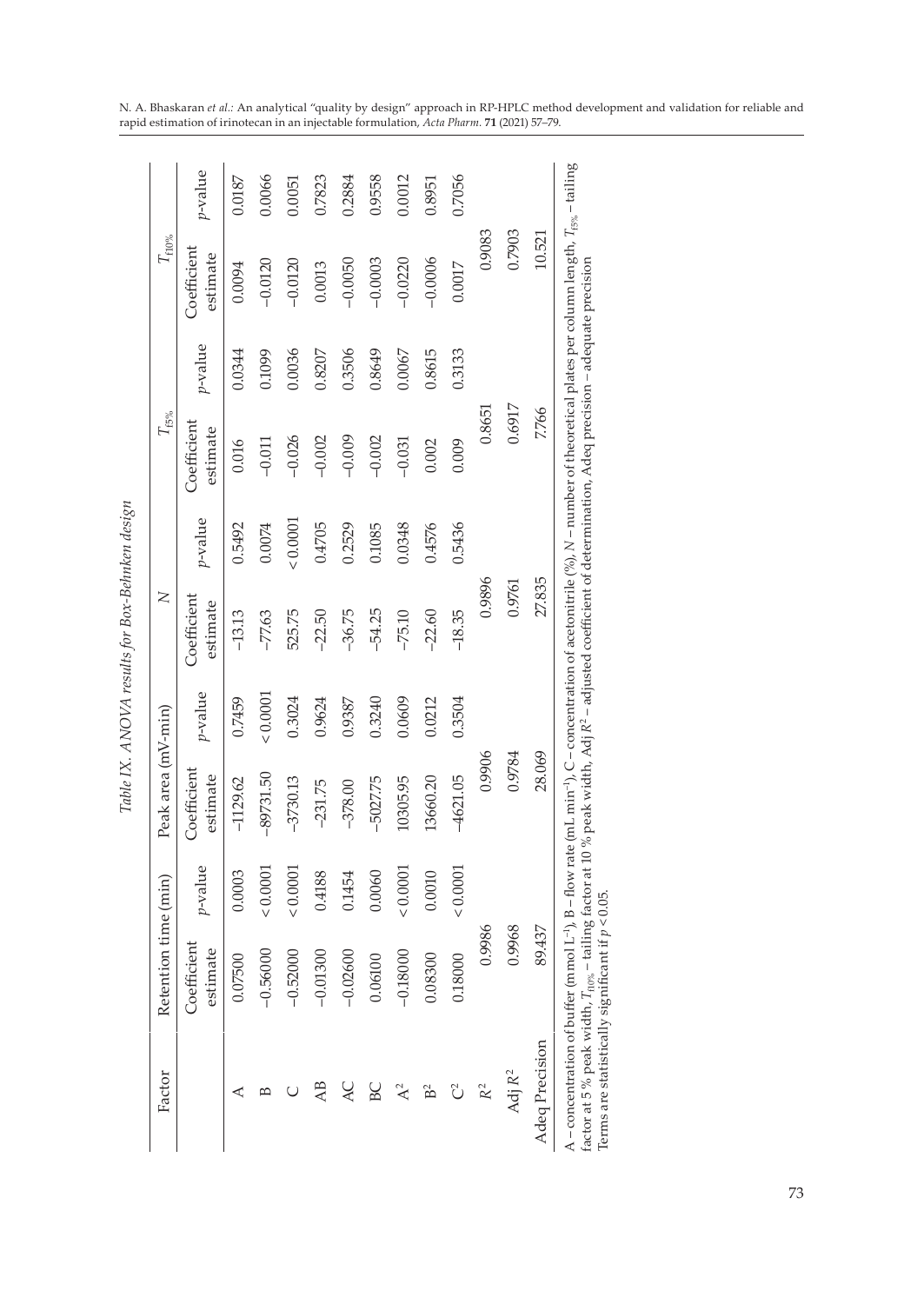effect on the number of theoretical plates. Factor C exhibited an antagonistic effect on the tailing factor 5 % with  $p = 0.0036$ , which was significant. Factor A showed significant synergistic effect while B and C showed a significant antagonistic effect on tailing factor 10 % with *p*-values of 0.0187, 0.0066 and 0.0051, resp. Furthermore, all the responses except peak area showed a significant effect due to the quadratic term  $A^2$ ; regarding retention time, the number of theoretical plates, tailing factor 5 % and 10 % this effect was found to be antagonistic with *p*-value < 0.0001, 0.0348, 0.0067 and 0.0012, resp. Quadratic term B<sup>2</sup> exhibited a higher synergistic effect on the retention time compared to the peak area with a *p*-value of 0.001 and 0.0212, resp.

Verification of software-generated optimized solutions. - Results obtained by following the Box-Behnken design suggested trials were assessed for retention time, peak area, number of theoretical plates and tailing factors 5 % and 10 %. Criteria for method optimization were fixed based on CAAs for optimization and maximum and minimum levels of response parameters were adjusted. Then a list of solutions provided by the software was assessed.

The variables were optimized using Design Expert® software as shown in Fig. 2. A solution shown in Fig. 2 was selected as it was matching with the defined targets of QbD. Then the experiment was executed as per the optimized conditions. Then the same was performed for verification. The output was verified by comparing the results predicted by the software with the observed results. A difference of  $\pm$  3 % was found between the predicted and observed results as shown in Table X.



A: Concentration of buffer (mmol L^-1)

Fig. 2. Overlay of the selected variables representing the optimized analytical conditions. A – concentration of buffer (mmol L<sup>-1</sup>), B – flow rate (mL min<sup>-1</sup>), C – concentration of acetonitrile (%,  $V/V$ ).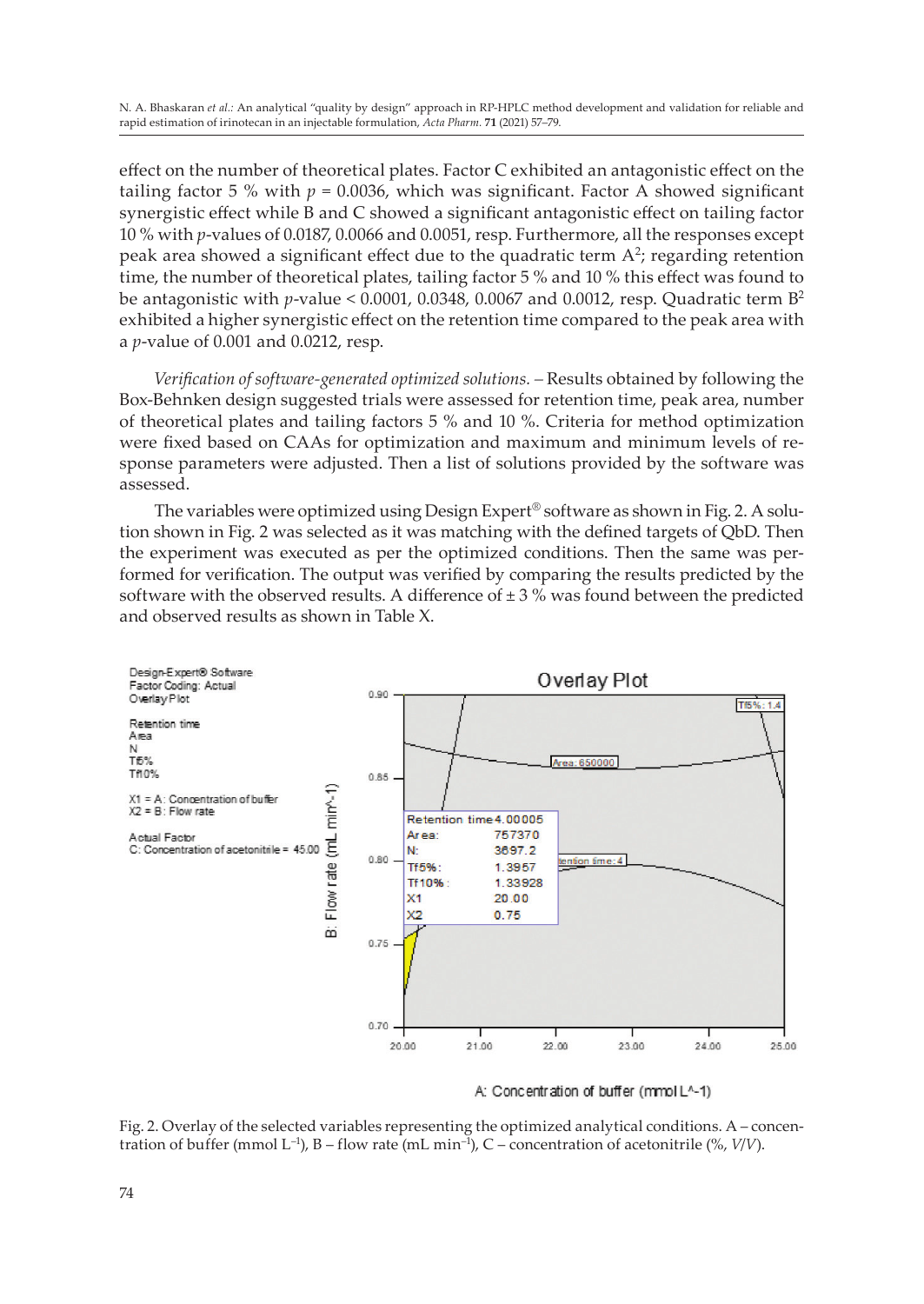| Response                                            | Predicted results | Observed results | Residual values (%) |
|-----------------------------------------------------|-------------------|------------------|---------------------|
| Retention time (min)                                | 4.00              | 4.09             | $-2.3$              |
| Peak area (mV-min)                                  | 757370            | 752970           | 0.6                 |
| Number of theoretical plates<br>(per column length) | 3697.20           | 3763             | $-1.8$              |
| Tailing factor $(5\%)$                              | 1.40              | 1.41             | $-0.7$              |
| Tailing factor (10 %)                               | 1.34              | 1.35             | $-0.8$              |





Fig. 3. Chromatogram of: a) blank (mobile phase), b) IRI standard stock solution, 10 µg mL<sup>-1</sup>, c) injectable marketed formulation, 10  $\mu$ g mL<sup>-1</sup>.

#### *Preliminary validation*

Developed and optimized HPLC analytical method was validated in accordance with ICH Q2 (R1) guidelines (20).

As reported in Fig. 3 retention time of IRI was found to be 4.09 min.

*Linearity. –* Standard solutions were prepared and injected into the HPLC system in a range of 0.5 to 18  $\mu$ g mL<sup>-1</sup>. The linear regression equation was found to be  $\gamma = 72060x +$ 6056.6. The coefficient of determination  $(R^2)$  was found to be 0.9993.

*Precision.* – Three distinct concentrations, *i.e.*, 1, 8 and 16 µg mL<sup>-1</sup> were chosen, and analysis was carried out for the intra- and inter-day precision studies. Table XI shows RSDs of peak area of intra-day and inter-day precision results which were found in the range of 0.1 to 0.4 %.

*Accuracy*. – Standard addition to the samples gave recovery of 101.4, 100.8 and 100.3 %, resp., which was within the official limits (26). The obtained results are given in Table XII.

*Robustness*. – The RSD values with deliberate changes in wavelength, buffer pH, injection volume and flow rate ranged 0 to 0.1 % (Table XIII).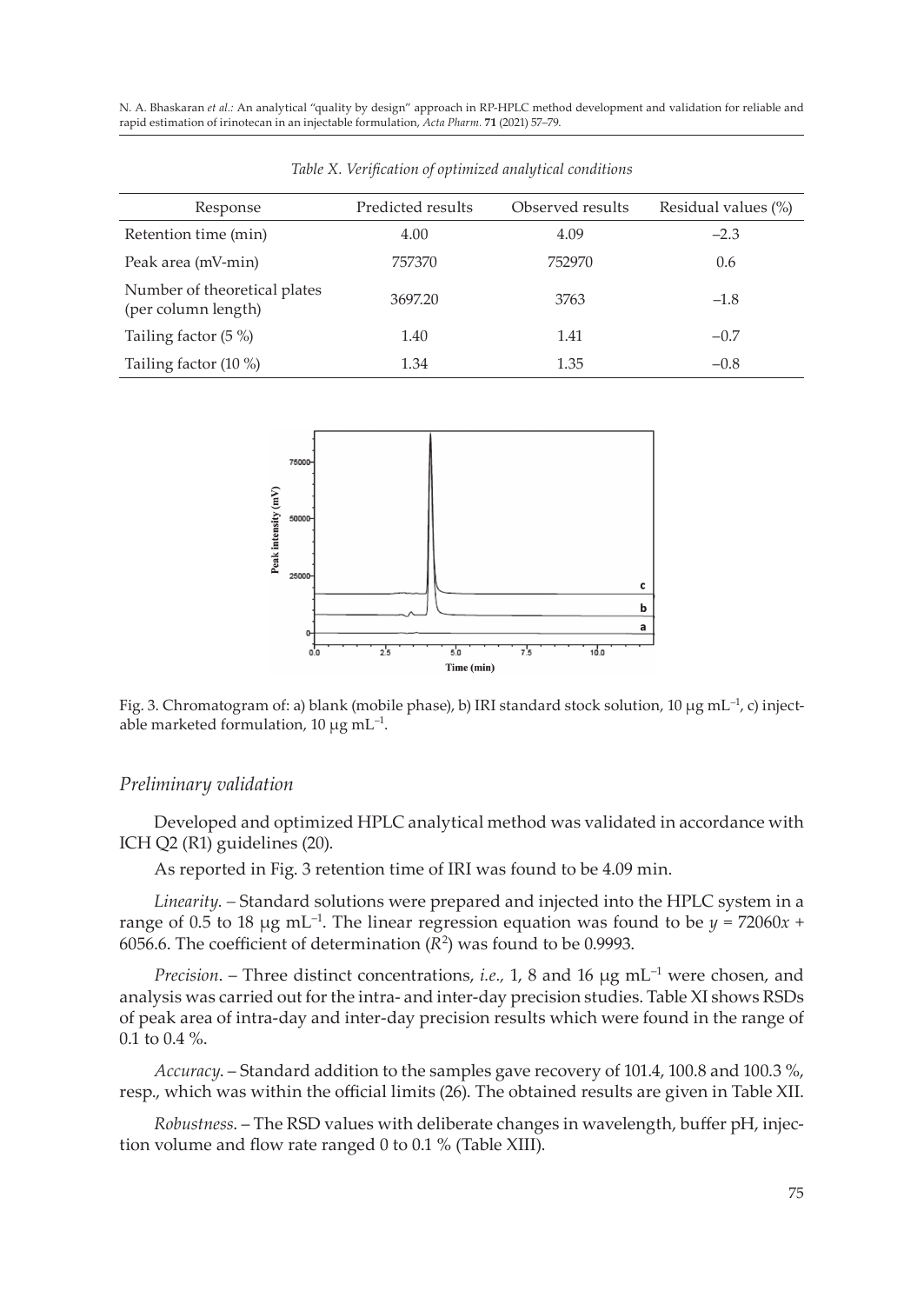| Intra-day precision                        |                | Inter-day precision                        |            |  |
|--------------------------------------------|----------------|--------------------------------------------|------------|--|
| IRI mean                                   | <b>RSD</b>     | IRI mean                                   | <b>RSD</b> |  |
| concentration ( $\mu$ g mL <sup>-1</sup> ) | $\frac{10}{6}$ | concentration ( $\mu$ g mL <sup>-1</sup> ) | $(\%)$     |  |
| 0.90                                       | 0.1            | 0.90                                       | 0.4        |  |
| 8.28                                       | 0.4            | 8.27                                       | 0.2        |  |
| 16.85                                      | 0.4            | 16.82                                      | 0.4        |  |

*Table XI. Intra-day and inter-day precision*

*Table XII. Accuracy evaluation*

| Expected<br>concentration<br>of marketed<br>formulation<br>$(\mu g \; {\rm mL}^{-1})$ | Back<br>calculated<br>concentration<br>$(\mu g \, {\rm mL}^{-1})$ | Compliance<br>with the<br>label claim<br>$(%)^a$ | Concentration<br>of standard<br>$(\mu g \, mL^{-1})$ | Expected<br>concentration<br>$(standard +$<br>marketed<br>formulation)<br>$(\mu g \, {\rm mL}^{-1})$ | <b>Back</b><br>calculated<br>concentration<br>$(\mu g \, {\rm mL}^{-1})$ | Recovery<br>$(%)^a$ |
|---------------------------------------------------------------------------------------|-------------------------------------------------------------------|--------------------------------------------------|------------------------------------------------------|------------------------------------------------------------------------------------------------------|--------------------------------------------------------------------------|---------------------|
| $\overline{2}$                                                                        | 1.99                                                              | $99.3 \pm 0.6$                                   |                                                      | 6                                                                                                    | 6.09                                                                     | $101.4 \pm 0.2$     |
| 4                                                                                     | 3.93                                                              | $98.3 \pm 0.2$                                   | 16.00                                                | 8                                                                                                    | 8.07                                                                     | $100.8 \pm 0.6$     |
| 6                                                                                     | 6.03                                                              | $100.6 \pm 1.0$                                  |                                                      | 10                                                                                                   | 10.03                                                                    | $100.3 \pm 0.3$     |

 $^{\rm a}$  Mean  $\pm$  SD (*n* = 6).

## *Table XIII. Robustness of the method*

|                            |      |       | IRI concentration ( $\mu$ g mL <sup>-1</sup> ) <sup>a</sup> |  |
|----------------------------|------|-------|-------------------------------------------------------------|--|
| Chromatographic condition  |      | Mean  | RSD(%)                                                      |  |
|                            | 252  | 13.72 | 0.1                                                         |  |
| Wavelength (nm)            | 254  | 14.18 | 0.0 <sub>0</sub>                                            |  |
|                            | 256  | 14.54 | 0.1                                                         |  |
| Buffer pH                  | 2.4  | 14.36 | 0.1                                                         |  |
|                            | 2.5  | 14.18 | 0.0 <sub>0</sub>                                            |  |
|                            | 2.6  | 14.26 | 0.1                                                         |  |
| Injection volume $(\mu L)$ | 18   | 12.78 | 0.1                                                         |  |
|                            | 20   | 14.18 | 0.0 <sub>0</sub>                                            |  |
|                            | 22   | 15.63 | 0.1                                                         |  |
| Flow rate $(mL min^{-1})$  | 0.74 | 14.47 | 0.0 <sub>0</sub>                                            |  |
|                            | 0.75 | 14.18 | 0.0 <sub>0</sub>                                            |  |
|                            | 0.76 | 14.09 | 0.0 <sub>0</sub>                                            |  |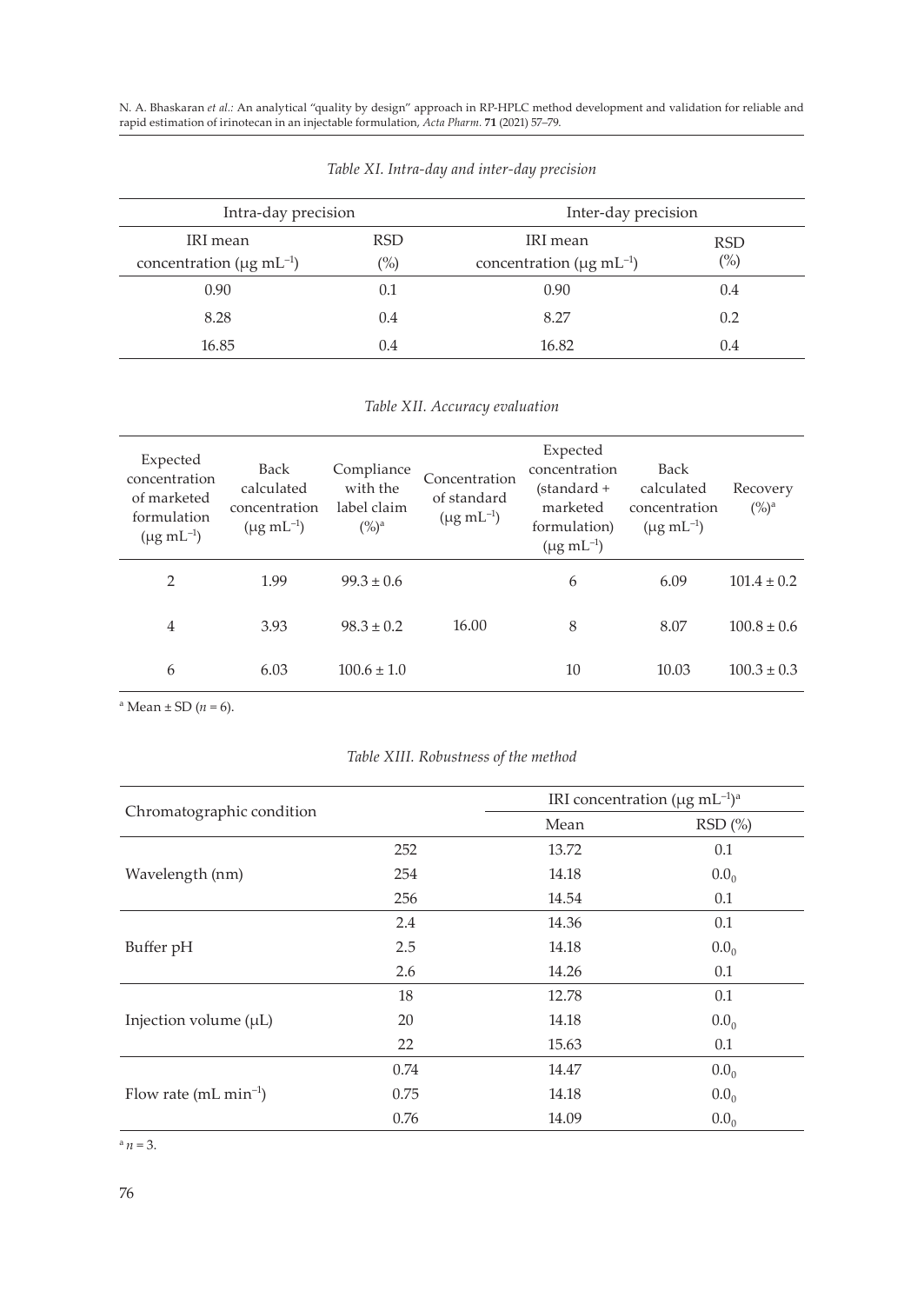*Limit of detection and limit of quantitation*. – The limit of detection and limit of quantitation were determined and found to be 4.87 and  $14.75$  ng mL<sup>-1</sup>, resp.

## *Method applicability*

The method might be useful for analysis of IRI in the injectable formulation; 99.1–102.0 % compliance with the label claim as found in the formulation.

### **CONCLUSIONS**

In this article, the HPLC method with UV detection for the estimation of IRI was proposed. The method was successfully developed and optimized with "quality by design" (QbD) approach. Various variables were screened and optimized to obtain a suitable HPLC method within the design space; it posed a few advantages such as short run time and the use of a UV detector which makes it cost-effective. The method was preliminarily validated. It might be applied to the analysis of IRI in injectable marketed formulation.

*Acronyms, abbreviations, symbols*. – AQbD – analytical quality by design, ATP – analytical target profile, BBB – Box-Behnken design, CAA – critical analytical attributes, CMPs – critical method parameters, CPPs – critical process parameters, DoE – design of experiments, FMEA – failure mode effects analysis, IRI – irinotecan, OFAT – one factor at a time, QbD – quality by design, QTMP – quality target method profile, RPN – risk priority number.

*Acknowledgements. –* Authors are thankful to Science and Engineering Research Board (SERB), New Delhi (grant number EMR/2016/003893) and Council of Scientific & Industrial Research (CSIR), New Delhi for financial support. Authors thanks to Laurus Laboratories Ltd., Hyderabad, India for providing drug as a gift sample for this research work. Authors are also thankful to Manipal College of Pharmaceutical Sciences, Manipal and Manipal Academy of Higher Education, Manipal for providing infrastructural facilities to complete this work successfully.

#### **REFERENCES**

- 1. S. Negoro, N. Masuda, Y. Takada, T. Sugiura, S. Kudoh, N. Katakami, Y. Ariyoshi, Y. Ohashi, H. Nittani and M. Fukuoka, Randomised phase III trial of irinotecan combined with cisplatin for advanced non-small-cell lung cancer, *Br. J. Cancer.* **88** (2003) 335–341; https://doi.org/10.1038/sj. bjc.6600725
- 2. Y. Takahashi, H. Kitakata, K. Yamashita, K. Yasumoto, K. Omote, T. Minamoto and M. Mai, Pilot study of low-dose, divided maximum tolerated dose of CPT-11 in 21 consecutive patients with metastatic colorectal or gastric cancer, *Surg. Today* **34** (2004) 246–250; https://doi.org/10.1007/ s00595-003-2688-y
- 3. M. J. Hageman and W. Morozowich, *Case Study: Irinotecan (CPT-11), a Water-Soluble Prodrug of SN-38*, in *Prodrugs: Challenges and Rewards – Part 1* (Eds. V. J. Stella, R. T. Borchardt, M. J. Hageman, R. Oliyai, H. Maag and J. W. Tilley), Berlin 2007, pp. 1269–1279 (Book Series: Biotechnology: Pharmaceutical Aspects)
- 4. L. P. Rivory, Irinotecan (CPT-11): A brief overview, *Clin. Exp. Pharmacol. Physiol.* **23** (1996) 1000– 1004.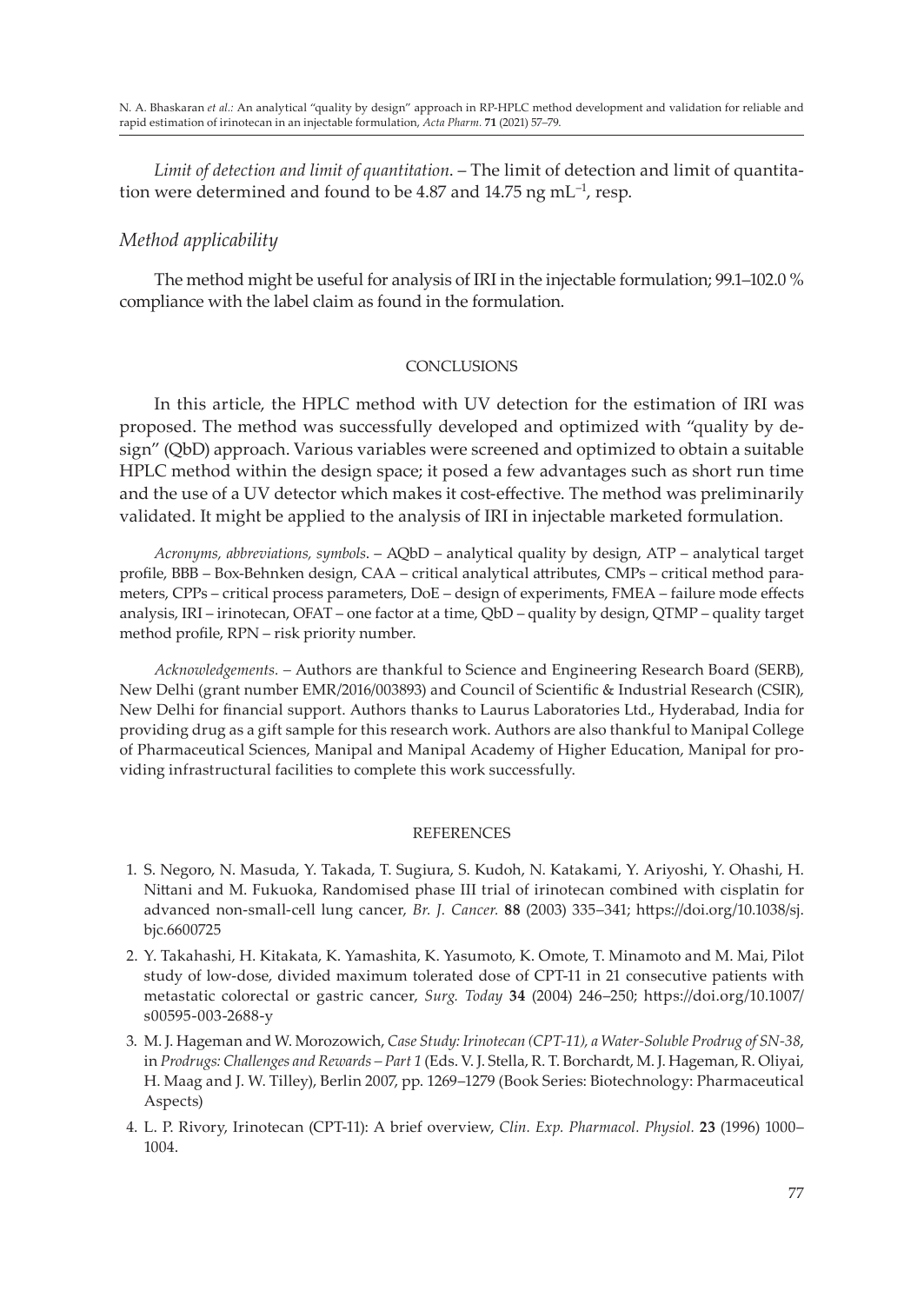- 5. H. Wei, J. Song, H. Li, Y. Li, S. Zhu, X. Zhou, X. Zhang and L. Yang, Active loading liposomal irinotecan hydrochloride: Preparation, in vitro and in vivo evaluation, *Asian J. Pharm. Sci.* **8** (2013) 303–311; https://doi.org/10.1016/j.ajps.2013.10.006
- 6. N. Taneja, V. Gota, M. Gurjar and K. K. Singh, Development and validation of high-performance liquid chromatographic method for quantification of irinotecan and its active metabolite SN-38 in colon tumor bearing NOD/SCID mice plasma samples: Application to pharmacokinetic study, *Acta Chromatogr.* **31** (2019) 166–172; https://doi.org/10.1556/1326.2018.00370
- 7. E. Gravel, P. Bourget, L. Mercier and A. Paci, Fluorescence detection combined with either HPLC or HPTLC for pharmaceutical quality control in a hospital chemotherapy production unit: Application to camptothecin derivatives, *J. Pharm. Biomed. Anal.* **39** (2005) 581–586; https://doi. org/10.1016/j.jpba.2005.05.010
- 8. S. Poujol, F. Pinguet, F. Malosse, C. Astre, M. Ychou, S. Culine and F. Bressolle, Sensitive HPLCfluorescence method for irinotecan and four major metabolites in human plasma and saliva: application to pharmacokinetic studies, *Clin. Chem.* **49** (2003) 1900–1908; https://doi.org/10.1373/ clinchem.2003.023481
- 9. T. S. Owens, H. Dodds, K. Fricke, S. K. Hanna and K. R. Crews, High-performance liquid chromatographic assay with fluorescence detection for the simultaneous measurement of carboxylate and lactone forms of irinotecan and three metabolites in human plasma, *J. Chromatogr. B* **788** (2003) 65–74; https://doi.org/10.1016/S1570-0232(02)01016-4
- 10. S. Bardin, W. Guo, J. L. Johnson, S. Khan, A. Ahmad, J. X. Duggan, J. Ayoub and I. Ahmad, Liquid chromatographic–tandem mass spectrometric assay for the simultaneous quantification of Camptosar® and its metabolite SN-38 in mouse plasma and tissues, *J. Chromatogr. A* **1073** (2005) 249–255; https://doi.org/10.1016/j.chroma.2004.08.060
- 11. M. I. Rodríguez Cáceres, I. Durán-Merás, N. E. O. Soto, P. L. L. de Alba and L. L. Martínez, Spectrofluorimetric determination of irinotecan in the presence of oxidant agents and metal ions, *Talanta* **74** (2008) 1484–1491; https://doi.org/10.1016/j.talanta.2007.09.025
- 12. M. Tariq, L. M. Negi, S. Talegaonkar, F. J. Ahmad, Z. Iqbal and A. M. Khan, Liquid chromatographic method for irinotecan estimation: Screening of P-gp modulators, *Indian J. Pharm. Sci.* **77** (2015) 14–23; https://doi.org/10.4103/0250-474X.151577
- 13. P. Shende and R. Gaud, Validated RP-HPLC analysis of irinotecan HCl in the bulk material and in pharmaceutical formulations, *Acta Chromatogr.* **21** (2009) 71–82; https://doi.org/10.1556/ AChrom.21.2009.1.6
- 14. T. Xuan, J. A. Zhang and I. Ahmad, HPLC method for determination of SN-38 content and SN-38 entrapment efficiency in a novel liposome-based formulation, LE-SN38, *J. Pharm. Biomed. Anal.* **41** (2006) 582–588; https://doi.org/10.1016/j.jpba.2005.10.051
- 15. L. Kumar, M. S. Reddy, R. S. Managuli and K. G. Pai, Full factorial design for optimization, development and validation of HPLC method to determine valsartan in nanoparticles, *Saudi Pharm. J.* **23** (2015) 549–555; https://doi.org/10.1016/j.jsps.2015.02.001
- 16. R. S. Managuli, L. Kumar, A. D. Chonkar, R. K. Shirodkar, S. Lewis, K. B. Koteshwara, M. S. Reddy and S. Mutalik, Development and validation of a stability-indicating RP-HPLC method by a statistical optimization process for the quantification of asenapine maleate in lipidic nanoformulations, *J. Chromatogr. Sci.* **54** (2016) 1290–1300; https://doi.org/10.1093/chromsci/bmw062
- 17. M. S. Reddy, L. Kumar, Z. Attari and R. Verma, Statistical optimization of extraction process for the quantification of valsartan in rabbit plasma by a HPLC method, *Indian J. Pharm. Sci.* **79** (2017) 16–28; https://doi.org/10.4172/pharmaceutical-sciences.1000196
- 18. J. Shao, W. Cao, H. Qu, J. Pan and X. Gong, A novel quality by design approach for developing an HPLC method to analyze herbal extracts: A case study of sugar content analysis, *PLoS One* **13** (2018) e0198515 (15 pages); https://doi.org/10.1371/journal.pone.0198515